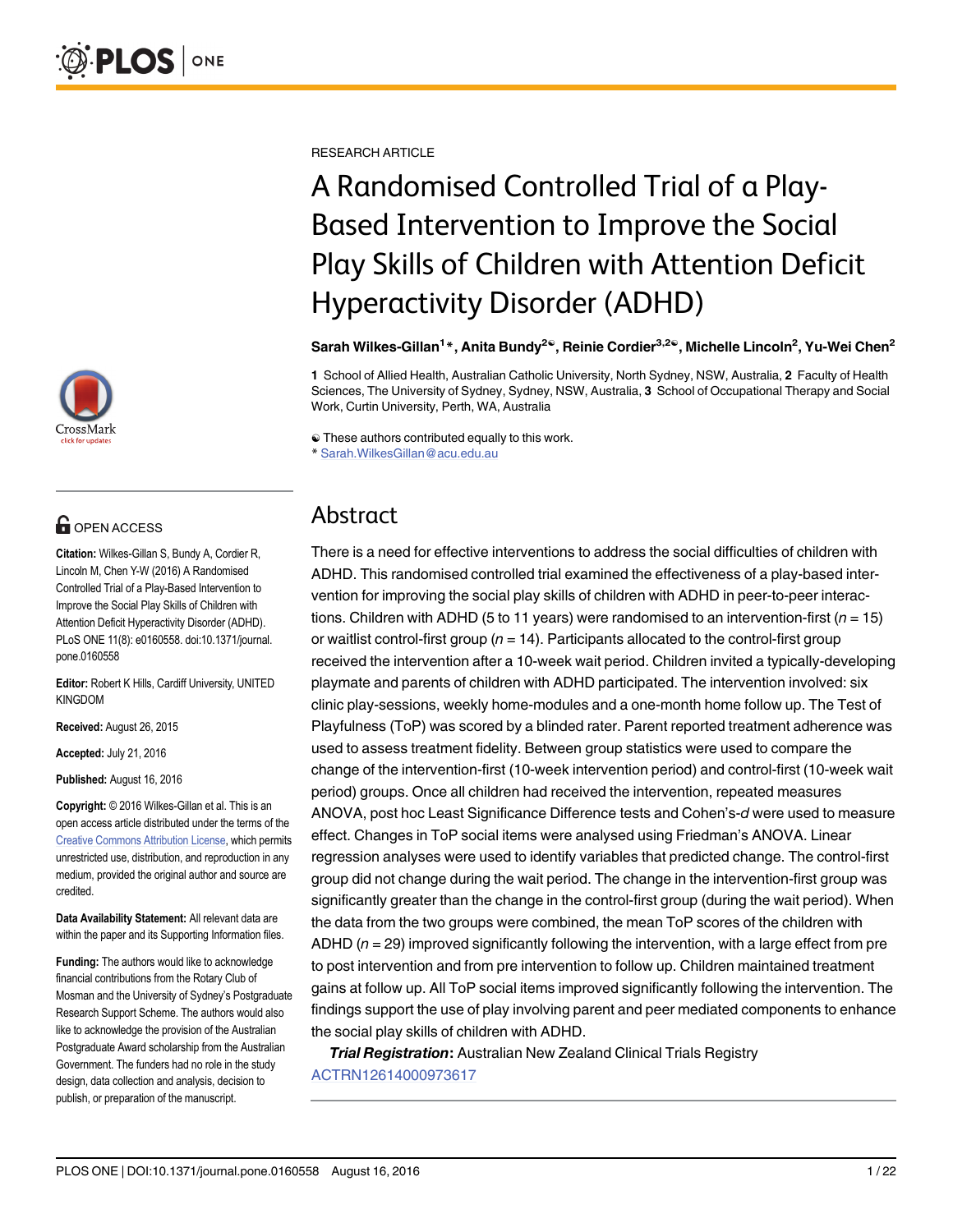<span id="page-1-0"></span>

Competing Interests: The authors have declared that no competing interests exist.

#### Introduction

Attention deficit hyperactivity disorder (ADHD) is one of the most prevalent developmental disorders [\[1](#page-18-0), [2](#page-18-0)]. The costly, long-term nature of the disorder presents a major public health challenge [[3\]](#page-18-0). As a result, ADHD is widely researched; with much focus on ameliorating children's deleterious social difficulties [[4\]](#page-18-0).

The social difficulties of children with ADHD are profoundly greater than those experienced by typically-developing peers  $[4-7]$  $[4-7]$  $[4-7]$  $[4-7]$ . Many children with ADHD have social difficulties [\[8](#page-19-0)], including aspects of social cognition [[9](#page-19-0)]. Some researchers theorise that these social difficulties are attributable to deficits in skill acquisition [[10\]](#page-19-0).

One core area of social difficulty for children with ADHD is peer interactions, particularly within the context of play. In peer-to-peer play interactions, children with ADHD had difficulty with: sharing, supporting, responding to social cues, cooperative play, perspective-taking and were more self-focused when negotiating compared to control children  $[11, 12]$  $[11, 12]$  $[11, 12]$  $[11, 12]$  $[11, 12]$ . These findings are consistent with behavioural inhibition models describing children with ADHD as having difficulty with forethought, problem-solving and performing skills in the moment [[13](#page-19-0), [14\]](#page-19-0). Furthermore, these findings align with research into aspects of social cognitive difficulties in children with ADHD, including empathy  $[11, 15, 16]$  $[11, 15, 16]$  $[11, 15, 16]$  $[11, 15, 16]$  $[11, 15, 16]$  and theory of mind  $[9, 17]$  $[9, 17]$  $[9, 17]$  $[9, 17]$ . In his model, Barkley [\[13\]](#page-19-0) postulated that children with ADHD would have difficulty with the regulation of emotions. Specifically children with ADHD would demonstrate immediate emotional reactivity to emotionally charged events and fewer anticipatory emotions toward future events due to decreased capacity for forethought. Moreover, children with ADHD may view their interactional difficulties as external and outside of their control [[18](#page-19-0)], suggesting that children with ADHD have a skills performance, rather than knowledge, deficit. Therefore, intervention may be more effective when children are supported to perform the skills in the naturally-occurring social environment [\[13\]](#page-19-0) and when aspects of social cognition are targeted.

As a result of these difficulties, children with ADHD are frequently rejected by their peers and have fewer meaningful friendships  $[5, 19]$  $[5, 19]$  $[5, 19]$  $[5, 19]$ . Further, parents of children with ADHD reported difficultly supporting their child's friendships [\[20](#page-19-0), [21\]](#page-19-0), arranged fewer play-dates and were more critical of their child's interactions than control parents [\[22\]](#page-19-0).

Psychosocial interventions including behavioural and social skills training approaches have minimal evidence for improving the social difficulties of children with ADHD [[23](#page-19-0)]; a recent systematic review reported that current approaches had limited effectiveness [[24](#page-19-0)]. The social validity of traditional social skills training approaches has been questioned due the removal of children from the natural environments where they develop social skills and experience interpersonal difficulties. In social skills training approaches the peer group and adult involvement often involves rehearsal of socially acceptable social skills and structured games, where adults use behavioural consequences for desired/undesired social interactions. The delivery of treatment in group contexts where children have similar diagnoses and social difficulties has also been questioned due to placing a too greater demand on children developing new social skills [\[23](#page-19-0)–[25\]](#page-19-0). Other explanations for the outcomes of current social skills training approaches include a lack of: 1) parent involvement, 2) inclusion of pro-social peers, 3) application of techniques across multiple contexts, 4) connection to theoretical frameworks which consider children's underlying impairments, and 5) methodological quality [[23](#page-19-0)–[25](#page-19-0)].

### The Importance of Developing Complex Interventions

With the acknowledgement that non-pharmacological healthcare interventions are complex and difficult to successfully design, implement and evaluate, the United Kingdom's Medical Research Council (UKMRC) developed guidelines to provide structure for the development of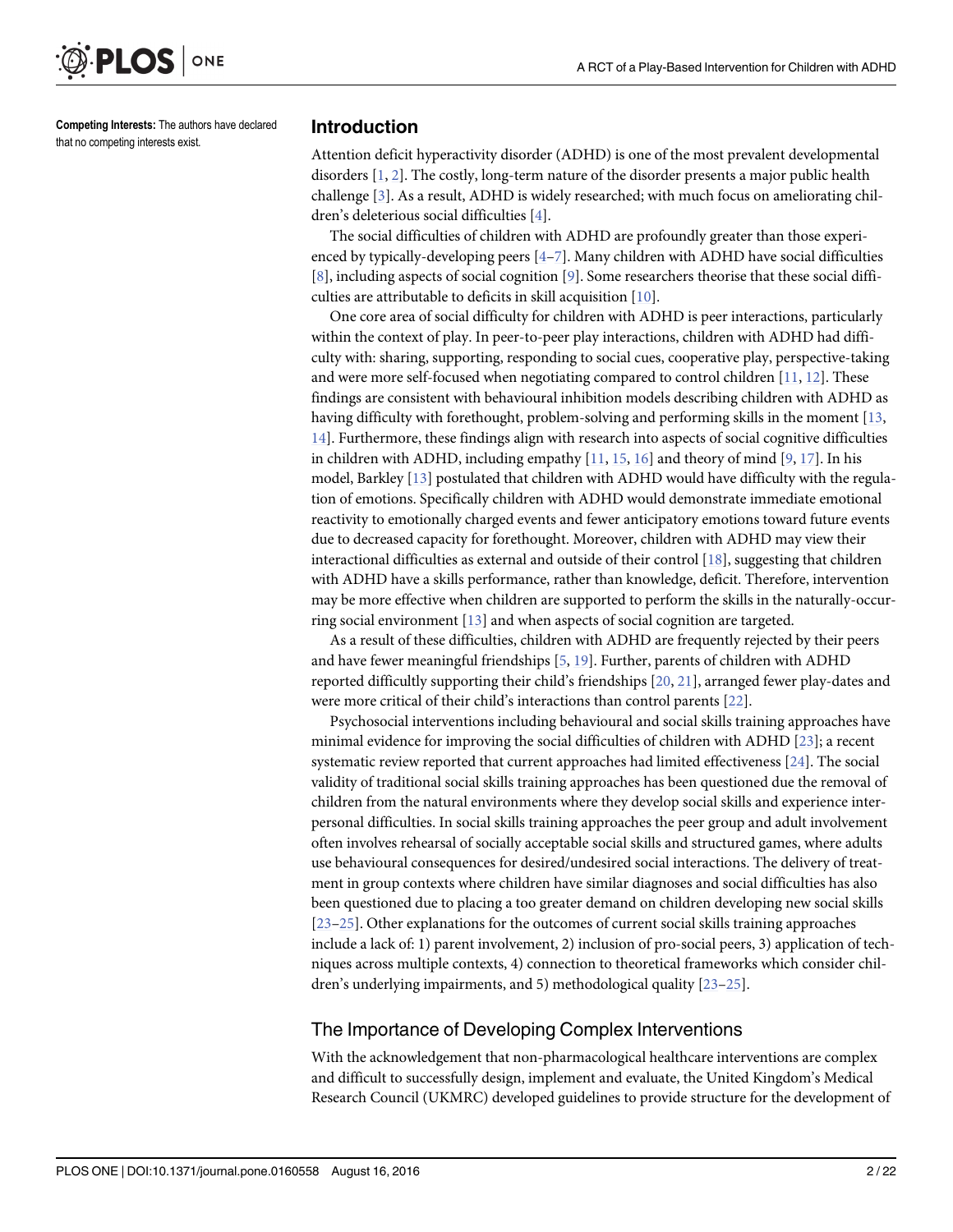<span id="page-2-0"></span>such interventions [[26](#page-19-0)–[28](#page-19-0)]. The UKMRC guidelines emphasise a systematic, phase-based approach to take research from the theoretical phase and pilot trials, to controlled definitive RCT trials which have the capacity to be implemented in community settings [[26](#page-19-0)–[28\]](#page-19-0).

The play-based intervention under investigation has undergone initial stages of development. Further development of the intervention is important as interventions targeting the social impairments of children with ADHD have demonstrated minimal effectiveness [\[24](#page-19-0)].

#### Theoretical Framework of the Play-Based Intervention

After comparing the peer-to-peer play interactions of 350 children, of which 112 had ADHD, Cordier and colleagues [\[29\]](#page-20-0) developed a theoretical model with principles to guide the design of interventions planning to address the social difficulties of children with ADHD. Central to the model was the premise that free child-led play is the primary occupation of children and the context which facilitates children's social development [[30](#page-20-0)]. Within the model is the following definition of play, which is operationalised by the Test of Playfulness (ToP) as: "A transaction between the individual and the environment that is internally control, intrinsically motivated, free from unnecessary constraints of reality, and requires framing (i.e., giving and reading social cues) [[31](#page-20-0)]." Each principle had been recommended for future psychosocial interventions for children with ADHD in previous studies [[23,](#page-19-0) [25\]](#page-19-0) and included: 1) capturing children's intrinsic motivation, through the natural context of play, 2) facilitating the development of interpersonal empathy, 3) including a regular typically-developing playmate, for friendship development, and 4) *involving parents*, to assist skill generalisation.

#### Pilot Trials of the Play-Based Intervention

Using the Cordier and colleagues  $[29]$  $[29]$  $[29]$  principles and the ToP  $[31]$  $[31]$  $[31]$ , we tested a therapist-delivered intervention where 14 children with ADHD, their playmates and parents attended 7 weekly one-hour clinic sessions. During this phase, a fifth principle was added. Therapistmodelling was required to promote cooperative play between the dyad (children with ADHD and their playmate) and to support children with ADHD to use the target skills as natural peer interactions unfolded. One therapist provided the children with video-feedback on their previous social interactions before playing in the playroom with the dyad. The second therapist worked with the children's parents; discussing the application of strategies at home. Children with ADHD made large, significant improvements in their social play skills from pre to post intervention [[32](#page-20-0)], which were maintained 18 months following the intervention [[20](#page-19-0)].

To offset the resource intensiveness of the therapist-delivered intervention and increase parent involvement, we developed a parent-delivered version of the intervention. Parents used a DVD and manual resource which contained twelve modules; each designed to address an area of social difficulty experienced by children with ADHD. Parents watched the DVD with their child at home, before facilitating a weekly play-date. Children also received three clinic sessions. The intervention was tested with five children from the therapist-delivered intervention [\[21](#page-19-0)], before it was tested with nine children who had not received the intervention [[33](#page-20-0)]. Children made large, significant improvements following intervention which persisted to a one-month home follow up [[33](#page-20-0)].

Given the long-term nature of the social difficulties experienced by children with ADHD, the lack of intervention effectiveness and the complex nature of conducting methodologically sound RCTs and large-scale community trials, further development and evaluation of the playbased intervention is essential. Conducting a definitive RCT of the play-based intervention is crucial in responding to the recommendation outlined in a recent Cochrane systematic review; the continued implementation and evaluation of rigorous RCTs aiming to improve the social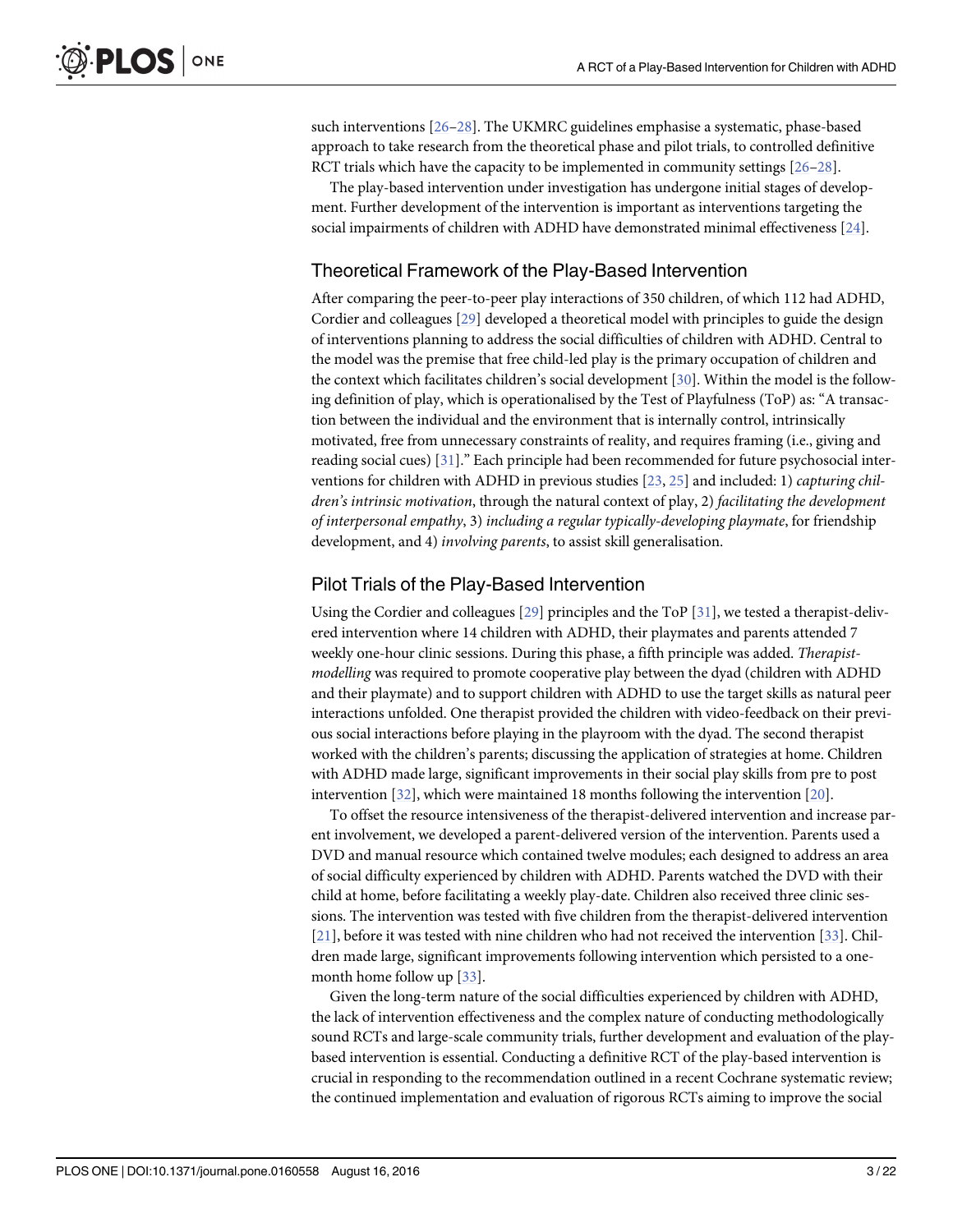<span id="page-3-0"></span>skills and interactions of children with ADHD [[24](#page-19-0)]. Such research is key to advancing our understanding of developing interventions that successfully address the complex needs of children with ADHD and to minimise the large gap between conducting pilot trials and imple-menting the intervention in costly community-based trials [[26](#page-19-0)–[28](#page-19-0)].

## Research Aims

The aim of this RCT was to examine the effectiveness of a play-based intervention for improving the social play skills of children with ADHD in peer-to-peer interactions. The RCT protocol, parents' treatment adherence, and participant variables that may predict intervention change are reported with aim to elucidate the findings. The intervention design was based on the Cordier and colleagues [[29\]](#page-20-0) principles and combined components from the therapist- and parent-delivered interventions. We postulated that the play-based intervention with a strong theoretical model, and parent and peer involvement would yield increases in the children's social play skills. Using the ToP [[31](#page-20-0)] we tested the following hypotheses:

- 1. The change in the overall play skills of children with ADHD in the intervention-first group during their intervention phase will be significantly greater than the change in the overall play skills of children with ADHD in the control-first group during their control phase (10-week wait);
- 2. The overall play skills of all children with ADHD will improve significantly from pre to post intervention, with skills generalising to the home environment; and
- 3. All ToP items related to social skills will improve significantly from pre to post intervention, and generalise to the home environment.

## Methods

### Trial Design

This randomised controlled trial (RCT) was a two group parallel trial. In this single site trial, participants were randomly assigned to an intervention-first or control-first group. The intervention-first group received a 10-week play-based intervention. The control-first group received no treatment for 10-weeks after which they engaged in the 10-week play-based intervention. The Consolidated Standards of Reporting Trials (CONSORT) 2010 guidelines for evidence-based reporting of RCTs were used to report this trial [[34](#page-20-0)].

## Trial Protocol

The trial protocol was registered with the Australian New Zealand Clinical Trials Registry. Given this was a psychosocial trial and not a drug trial, we were not aware that we needed to register the protocol prior to recruitment. Therefore the protocol was submitted post hoc. The authors confirm that all ongoing and related trials for this intervention are registered. This trial was approved by the University of Sydney's Human Research Ethics Committee (approval number: 2013/109) on the 21/3/3013 prior to participant recruitment.

All informed consent procedures were approved by the ethics committee. Parents and children over 7 years provided informed written and verbal consent by completing the appropriate consent form. Due to the developing reading and writing skills of young children, children under 7 years provided verbal assent in the presence of their parents and researchers. Children provided verbal assent after the researcher had explained to the child what they would be doing as part of this research. Verbal assent was recorded/documented by the researcher writing the child's name and date on a consent form for under 7 year olds. Parents also provided informed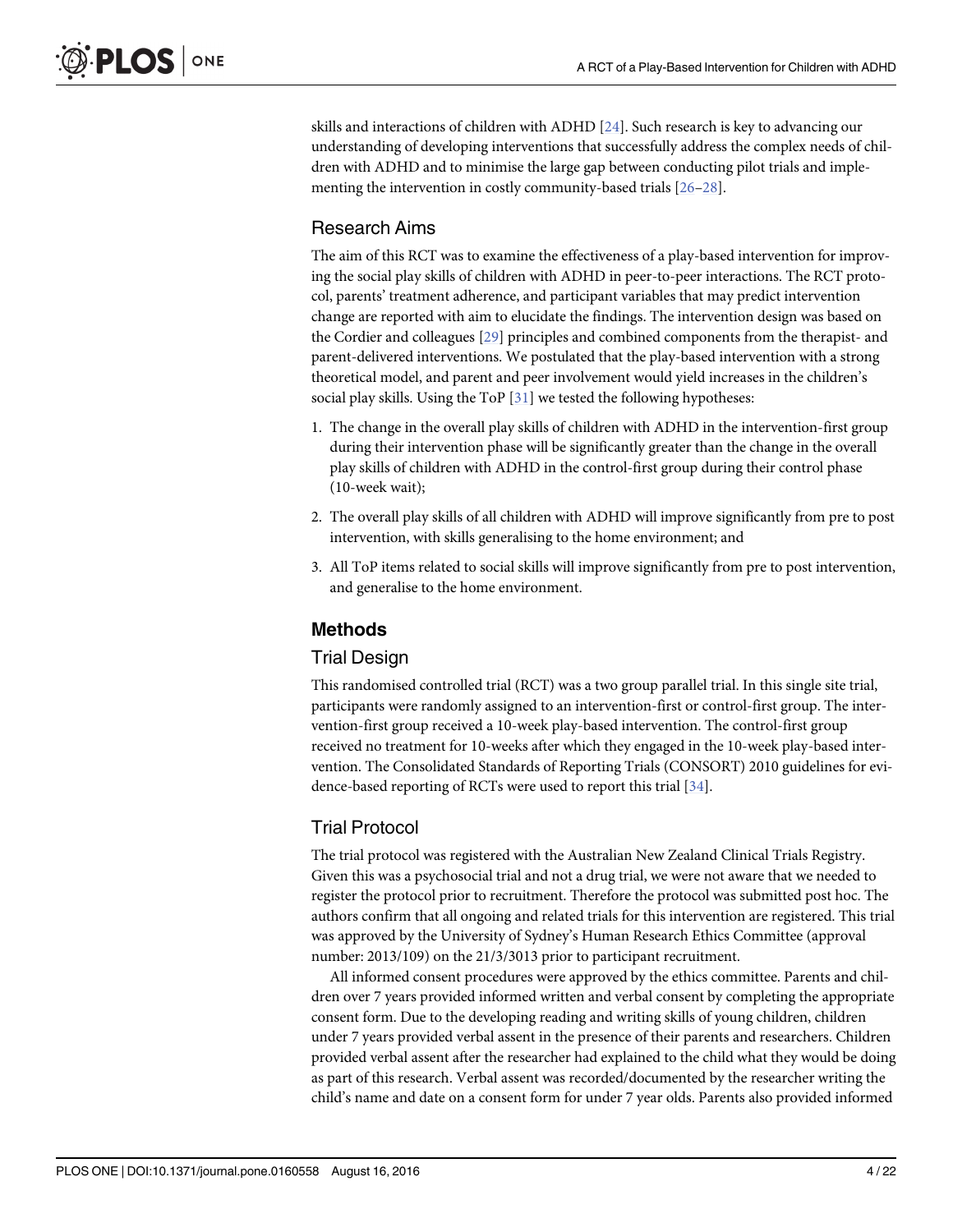<span id="page-4-0"></span>written and verbal consent on behalf of their child by completing the appropriate consent form. Participants were recruited from May 2013 to July 2014 and follow-up data were collected by October 2014.

## **Participants**

Following ethical approval participants were recruited using convenience sampling. A recruitment flyer was distributed to paediatric services and three ADHD parent support groups across metropolitan Sydney, Australia. The flyer was also distributed across national online ADHD support groups and a media release through the University of Sydney's website. Between April 2013 and May 2014, parents of 45 children with ADHD contacted the first author; 31 of those met the inclusion criteria. See [Fig 1](#page-5-0).

Participants were children with ADHD ( $n = 31$ ) who each invited a known, typically-developing playmate ( $n = 31$ ). One family enrolled three children with ADHD and two families enrolled two children with ADHD. Of these three families, two enrolled all eligible children in their family to participate in the study and one family enrolled two of their four children eligible for the study. One parent of each child with ADHD also participated. Two participants dis-continued after the baseline assessment (see [Fig 1\)](#page-5-0). Demographic information is reported on 29 children with ADHD and their 25 parents (see [Table 1\)](#page-6-0).

Children with ADHD. To be included in the study, children with ADHD needed to be between 5 and 11 years with a formal diagnosis of ADHD made by a paediatrician or psychiatrist, using recognised diagnostic procedures such as the American Psychiatric Association's Diagnostic and Statistical Manual 4<sup>th</sup> edition (DSM-IV). The DSM-IV was used as the study commenced in April 2013. Children were included if they presented with co-morbid difficulties (i.e., language difficulties, conduct disorder) and were excluded if they were diagnosed with other major developmental disorders (i.e., intellectual disability, autism spectrum disorder). Children continued to take any medication prescribed for ADHD.

Typically-developing playmates. Playmates were required to be typically-developing children aged between 5 and 11 years. Playmates were included provided they did not have a diagnosis of ADHD or any other developmental disorder and no concerns had been raised by parents or teachers about the children's development. Playmates needed to be a peer or, when the children did not have a regular playmate, a sibling who had regular weekly interactions with the child with ADHD. Playmates already known to the child with ADHD were included to promote friendship development and provide continued opportunities for social interaction.

Parents of children with ADHD. One parent of the children with ADHD was required to attend clinic sessions and complete home activities with their child. Two fathers and twentythree mothers attended all intervention sessions and completed home activities with their child. For 14 of the 29 children, both parents attended the clinic sessions. Parents were asked to maintain their child's medication status throughout the intervention and to report any changes. The therapist monitored the consistency of medication use throughout the study. Use of current medication was permitted during the testing sessions in order to obtain accurate baseline information on how the child interacted in usual circumstances.

Screening of ADHD symptoms for inclusion. The Conners Comprehensive Behavior Rating Scales (CCBRS) [[35](#page-20-0)] were used to confirm if children with ADHD presented with symptoms consistent with ADHD upon entry to the study (i.e., scoring above the clinical cutoff, T-scores  $>$  70, on the DSM-IV subscales). Playmates required scores below the borderline clinical cut-off, T-scores  $\leq 65$  for DSM-IV subscales, indicating the absence of symptoms consistent with ADHD and other diagnoses [[35](#page-20-0)]. As the playmates were required to model desired social skills during the intervention, parents of children with ADHD were encouraged to invite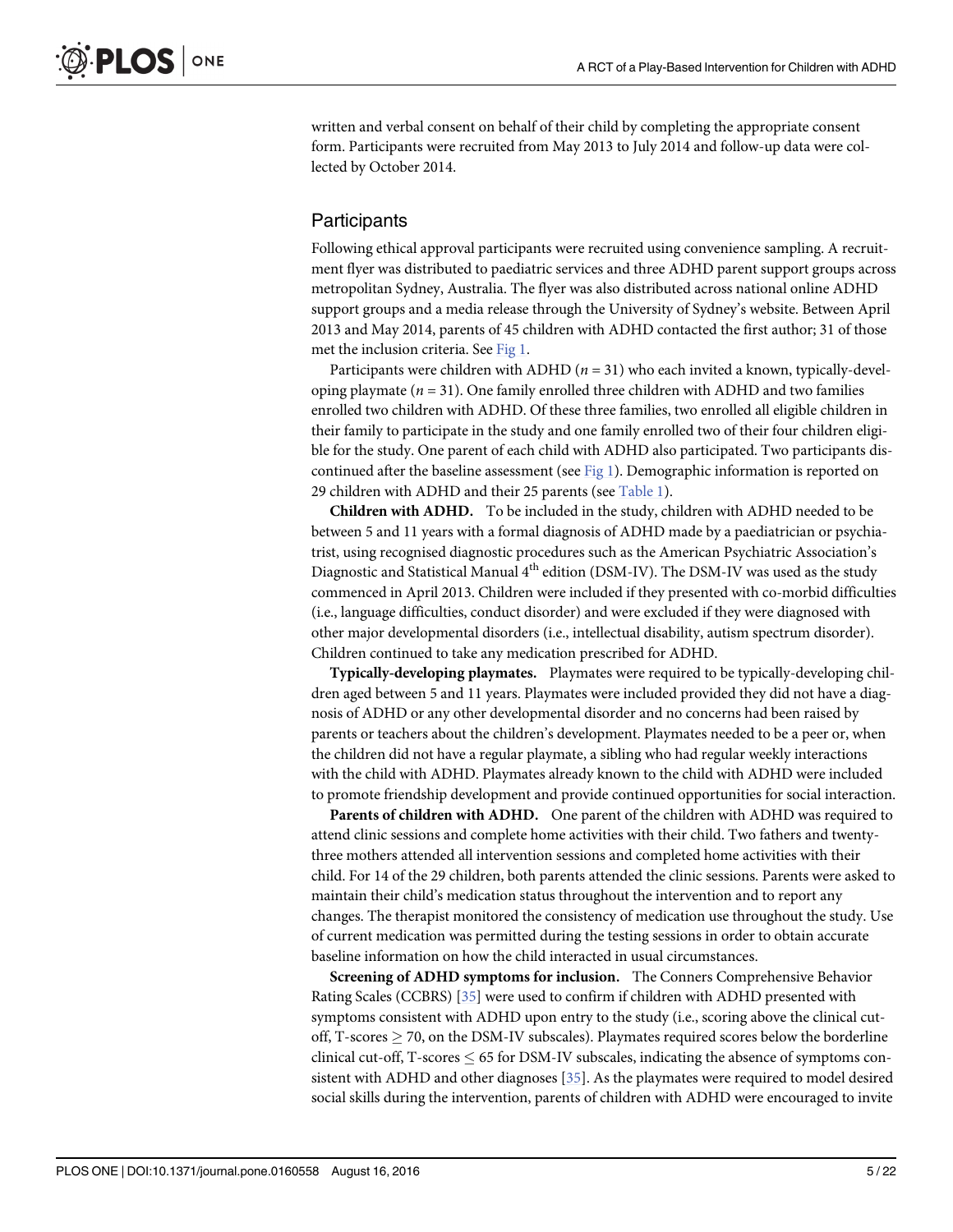



doi:10.1371/journal.pone.0160558.g001

<span id="page-5-0"></span>PLOS ONE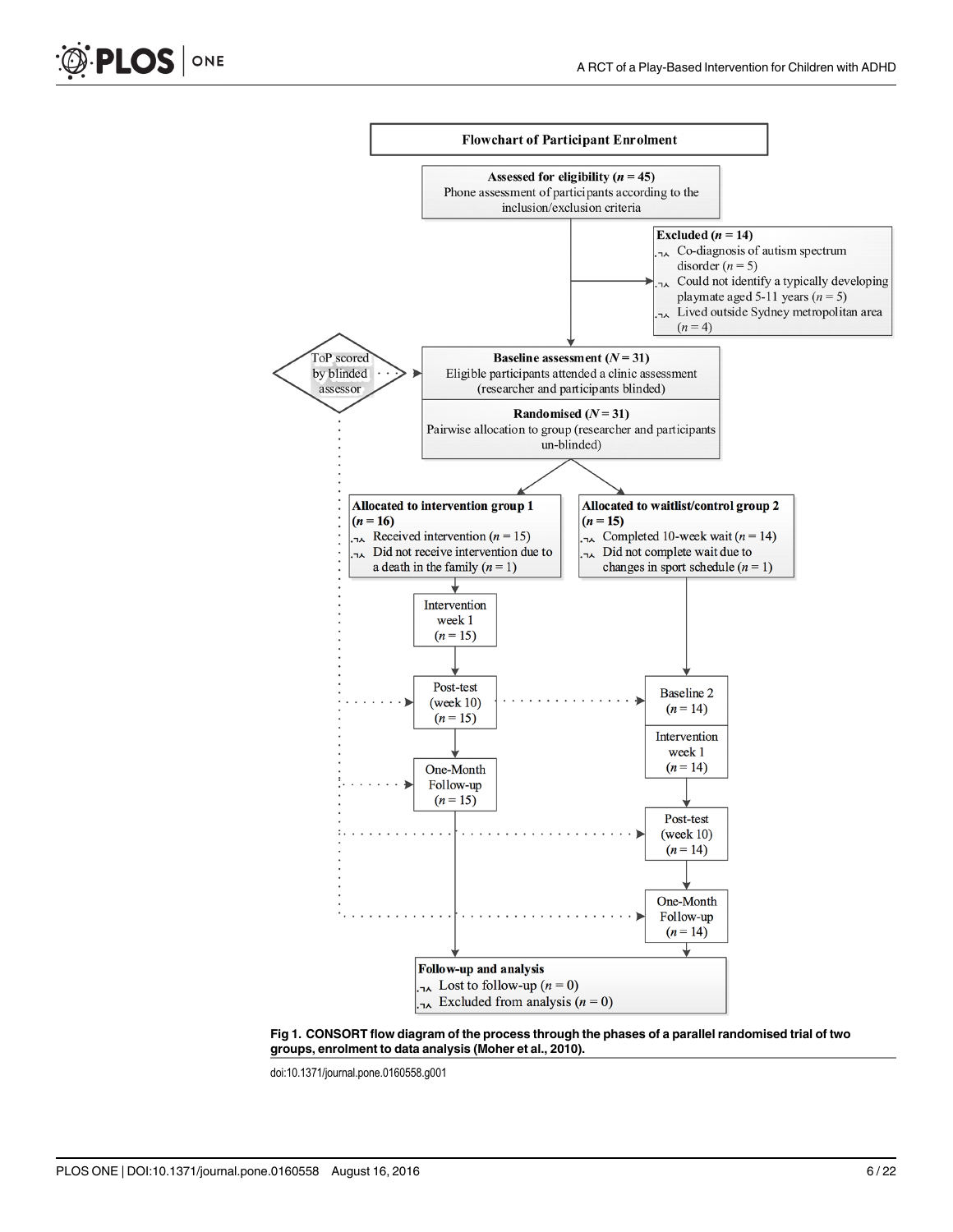#### <span id="page-6-0"></span>[Table 1.](#page-4-0) Participant Demographics.

|                                               |                     | <b>Intervention-First</b> |                     | <b>Control-First</b> |  |  |
|-----------------------------------------------|---------------------|---------------------------|---------------------|----------------------|--|--|
| Parent Demographic Variables <sup>a</sup>     | Participants        | Playmate                  | Participants        | Playmate             |  |  |
| Mean age in years (SD)                        | 41.7 (7.0)          | 42.0 (4.0)                | 41.5(6.0)           | 43.0 (4.2)           |  |  |
| Born in Australia                             | 8 of 12             | 8 of 12                   | 10 of 13            | 8 of 13              |  |  |
| Qualifications: degree or diploma             | 93%                 | 93%                       | 87%                 | 100%                 |  |  |
| Occupation: requires tertiary qualifications  | 60%                 | 47%                       | 57%                 | 64%                  |  |  |
| <b>Child Demographic Variables</b>            | Participants        | Playmate                  | Participants        | Playmate             |  |  |
| Mean age in years and months (SD)             | 8.2(1.5)            | 8.5(1.9)                  | 8.5(1.7)            | 7.9(2.3)             |  |  |
| Male                                          | 13 of 15            | 10 of 15*                 | 12 of 14            | 3 of 14*             |  |  |
| Born in Australia                             | 14 of 15            | 14 of 15                  | 12 of 14            | 13 of 14             |  |  |
| <b>ADHD Symptomology (CCBRS)</b> <sup>b</sup> |                     |                           |                     |                      |  |  |
| Hyperactivity symptoms                        | $75^{\circ}$ (13.0) | 49 (11.0)                 | $74^{\circ}$ (12.8) | 50(7.9)              |  |  |
| Inattention symptoms                          | $80^{\circ}$ (11.7) | 53 (10.8)                 | $81^{\circ}$ (9.8)  | 50 (9.4)             |  |  |
| Oppositional behaviour                        | $75^{\circ}$ (13.4) | 59 (14.6)                 | $76^{\circ}$ (13.0) | 52 (11.0)            |  |  |
| Generalized anxiety disorder                  | $71^{\circ}$ (11.5) | 54 (7.8)                  | $73^{\circ}$ (12.9) | 51 (9.9)             |  |  |
| Social problems                               | $75^{\circ}$ (15.0) | 50(6.7)                   | $81^{\circ}$ (13.7) | 51 (11.2)            |  |  |
| Language problems                             | 64 (14.2)           | 46 (7.5)                  | 63 (10.5)           | 50 (11.3)            |  |  |
| ADHD subtypes                                 |                     |                           |                     |                      |  |  |
| Predominantly Inattentive                     | 5 of 15             |                           | 6 of 14             |                      |  |  |
| Predominantly Hyperactive/Impulsive           | 1 of 15             |                           | 0 of 14             | $\blacksquare$       |  |  |
| <b>Combined Subtype</b>                       | 9 of 15             | $\blacksquare$            | 8 of 14             |                      |  |  |
| Medication taken for ADHD                     | 9 of 15             |                           | 11 of 14            |                      |  |  |
| Sibling as playmate                           | 8 of 15             |                           | 8 of 14             |                      |  |  |
| Age difference in child dyad, years/months    | 1.8(1.2)            |                           | 1.9(1.5)            |                      |  |  |

**Notes** 

aSome mothers enrolled more than one child in the program. Demographic information is therefore reported on 25 mothers of children with ADHD and 26 mothers of playmates.

<sup>b</sup>The CCBRS was used to confirm the diagnosis of ADHD.

 $^{\rm c}$ Mean scores were above the clinical cut-off, T-scores  $\geq$  70 on the DSM-IV subscales for children with ADHD. Playmates scored below the borderline clinical cut-off (T-scores  $<$  65) on all subscales.

\*Only one differences was found between the ADHD (intervention vs. control) and playmate (intervention vs. control) groups across all interval level (i.e., CCRBS scores; t-tests), and nominal data variables (i.e., gender, medication use, playmate type, ADHD subtype; McNemar's test). There were significantly more male playmates in the intervention-first group ( $p = .04$ ).

doi:10.1371/journal.pone.0160558.t001

playmates who did not experience the same degree of interactional difficulties as their child  $(i.e., T-scores \le 65$  for behaviour, social and communication subscales of the CCBRS). For a profile of child symptomology see Table 1.

#### **Instruments**

**The Test of Playfulness (ToP).** The ToP  $[31]$  $[31]$  was used to examine children's play skills in peer-to-peer play interactions pre, post and one-month following the intervention. The ToP is a 29-item unidimensional instrument that requires observational scoring. The ToP is suitable for children with and without disabilities aged 6 months to 18 years [[31,](#page-20-0) [36](#page-20-0)]. Each item is rated on a 4-point scale to reflect extent, intensity, or skilfulness. The ToP contains nine items that reflect social skills: 1) the skill of initiating interactions, 2) the skill of negotiating, 3) the skill of sharing, 4) the skill of supporting another, 5) the extent of time engaged in social interactions, 6) the intensity of involvement with another in social interactions, 7) the social skill when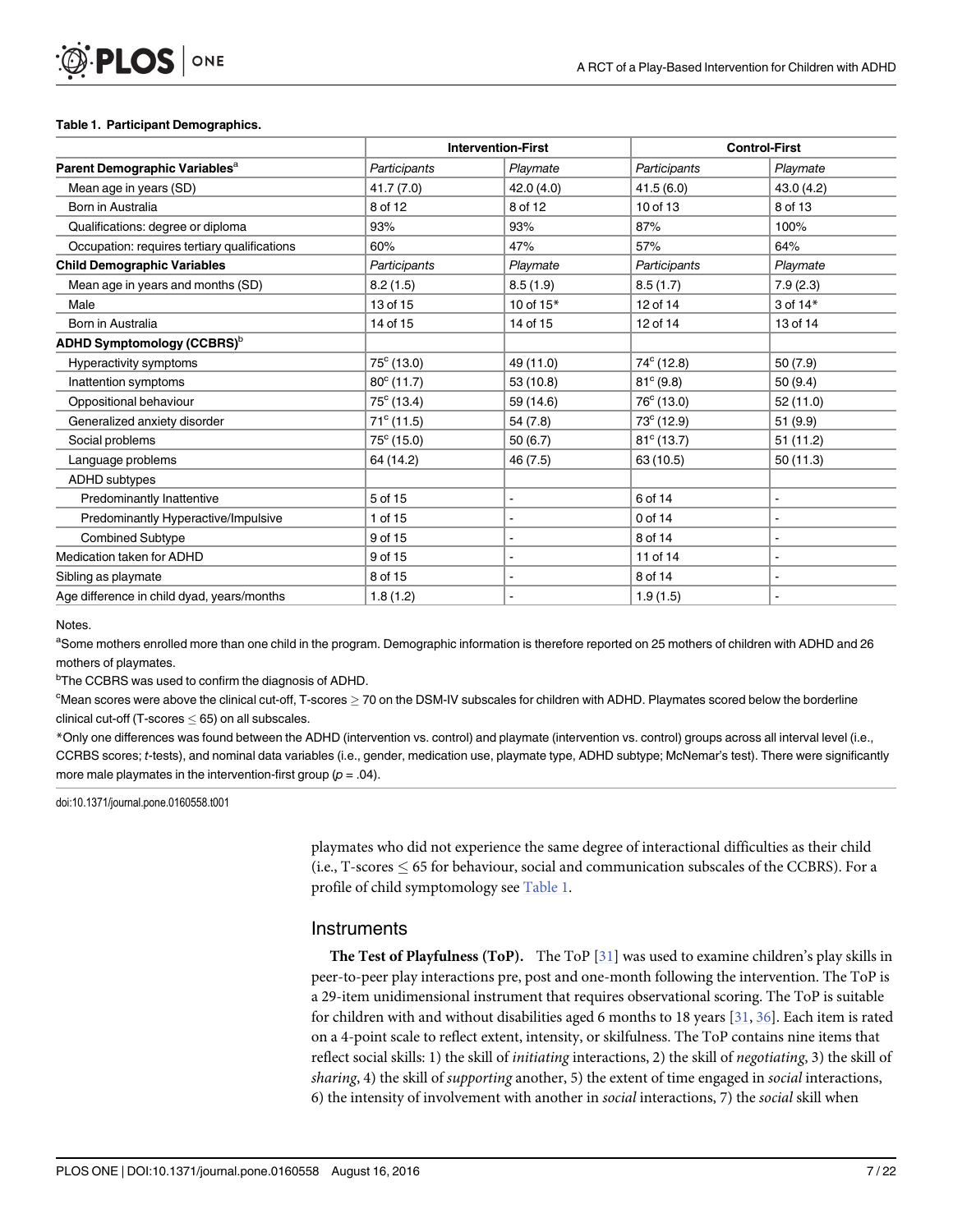<span id="page-7-0"></span>interacting with another, 8) the skill of giving verbal and non-verbal cues, and 9) the skill of responding to others' verbal and non-verbal cues [[33\]](#page-20-0).

The ToP has evidence for excellent inter-rater reliability (data from 96% of raters fit the expectations of the Rasch model); moderate test-retest reliability (intraclass correlation 0.67 at  $p < .01$  [[37](#page-20-0)] and construct validity (data from 93% items and 98% of people fit Rasch expectations) [[38](#page-20-0)].

Conners Comprehensive Behavior Rating Scales (CCBRS). The parent-rated CCBRS [\[35](#page-20-0)] is a screening tool suitable to identify symptoms consistent with diagnoses and behavioural difficulties in school-aged children. The CCBRS is a reliable tool: Cronbach's alpha .67 to .97, test—retest reliability coefficient .56 to .96 ( $p < .001$ ), and inter-rater reliability coefficients .50 to .89 ( $p < .001$ ). The CCBRS also has evidence of discriminative validity, with a mean classification accuracy of 78% across forms [[35](#page-20-0)].

#### Procedure

Prior to initiation of the study, the necessary sample size was determined. To calculate the required sample size we used  $G<sup>*</sup> Power software (version 3.1.9.2) using the following parame$ ters: 1) desired power (0.8), 2) statistical test (ANOVA), 3) alpha value (.05), and 4) expected effect ( $> .5$  large); which generated the total sample size of  $n = 30$ . The expected effect was based on three pilot studies  $[21, 32, 33]$  $[21, 32, 33]$  $[21, 32, 33]$  $[21, 32, 33]$  $[21, 32, 33]$  $[21, 32, 33]$  $[21, 32, 33]$ . From these studies, it was determined a recruitment period of one year was required with an expected dropout rate of 10%.

Concealment and randomisation. An even number of opaque envelopes containing slips of paper labelled 'group 1, intervention' or 'group 2, waitlist' were prepared and sealed by the first author. When parents enrolled in the study, a baseline assessment was scheduled over the phone. Only information regarding the inclusion criteria and the assessment date/time were collected prior to randomisation. Demographic data were collected after group allocation; thus the intervention dyads (child with ADHD and playmate) were not matched with the control dyads on any demographic or other variables. As recruitment was expected to be sporadic, randomisation was conducted with a block size of two. Within this design, simple randomisation was used to assign one of each two children who entered to each group (1:1 allocation ratio) [[34](#page-20-0), [39\]](#page-20-0).

Once two parents had booked a baseline assessment, a sealed envelope from each group and the times of the baseline assessments were taken to an academic staff member not involved in the research. The person shuffled the envelopes and used a coin toss to pick one of the two times, writing it on one of the sealed envelopes. The researcher left the room while the academic staff member completed the procedure. The sealed envelopes were then placed in a client folder which was taken to the baseline assessment. To avoid potential contamination between the waitlist and intervention groups, families who enrolled more than one child with ADHD all received the same sealed group allocation envelope during the randomisation process. Moreover this was done for practical reasons to reduce participant burden, thus preventing parents having to bring their children for therapy over a prolonged period of time (20 weeks). To ensure concealment procedures, the assessors were blinded to treatment allocation for all participants, regardless of the family relationship. While the researchers knew that children in the same family would receive the same allocation, it was not revealed to them what the treatment actually was. Additionally the blinded rater was not aware of any familial relationships.

Enrolment and baseline assessment. During the baseline assessment, the researchers and participants were blinded to group allocation. All baseline assessments were booked on Saturdays and were scheduled for an hour at the the REMOVED FOR PEER REVIEW Research Clinic. Participating families received the intervention and onsite parking free of cost; no other reimbursement was provided. The baseline assessment involved each dyad (children with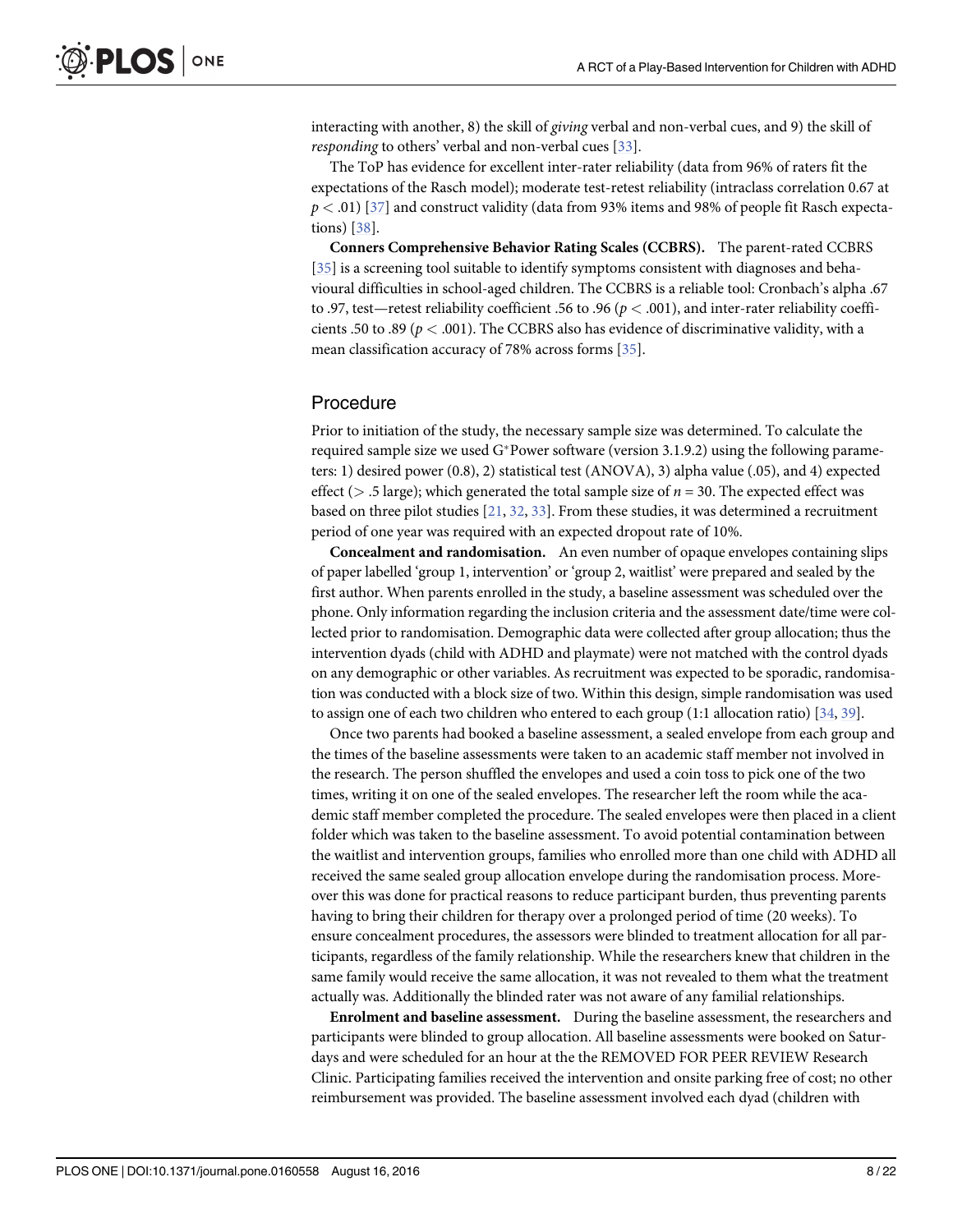<span id="page-8-0"></span>ADHD and their playmate) playing for 20-minutes in a clinic playroom. The playroom contained a one-way-mirror and wall-mounted video-camera. The playroom was consistently set up with a variety of toys including: a basket-ball hoop, bowling set, soft bat and ball games, cars, figurines, nerf guns, a tent, dress-ups, play-doh, a sand box, floor games (e.g., Twister™) and toys from electronic games (e.g., Angry Birds™, Club Penguin™). Each dyad played in the playroom without an adult. Children were introduced to the space and the playroom rules: have fun and come out if you need an adult. The therapist and parent observed the children from behind the one-way-mirror. During this time, a therapist-parent consultation took place where the child's social difficulties and client history were discussed. The therapist closely observed the playmate's interactional skills during the baseline assessment to screen for their suitability for inclusion in the program. At the end of the baseline assessment, the therapist handed the parent the sealed allocation envelope and ongoing intervention session times were scheduled.

Process evaluation strategies. The first author delivered the intervention. To ensure the provider's skill in delivering the treatment, uniformity of treatment delivery, and receipt of the treatment, process evaluation strategies were employed (see [Table 2\)](#page-9-0) [[40](#page-20-0)].

**Intervention clinic play sessions.** During one hour clinic sessions in weeks  $1-3$ ,  $5$ ,  $7$  and 10, the therapist conducted a 20-minute video-feedback session with the children. To promote consistency between the clinic and home, parents also joined the video-feedback session. Children were shown 3-minutes of edited video footage of themselves playing from the previous week. Green slides with a key message appeared before footage of desired social skills (e.g., Great sharing!) and red slides appeared when skills required improvement (e.g., We can listen to our friend). The therapist discussed the footage with the children using key terminology to assist them in identifying positive "green" actions that would make their play more fun (e.g., share ideas). The therapist cued parents and playmates in the conversation (e.g., 'What do you think made that play so much fun?'). The therapist then supported the children to identify three key actions to remember before entering the playroom (video-feed-forward).

While engaging in mutually enjoyable, cooperative play for 25-minutes, the therapist modelled the desired pro-social skills: sharing, perspective-taking, problem-solving, negotiating and responding to a playmate's verbal and non-verbal cues. Additional support was provided to help the children negotiate when disagreements occurred. Prompts and key terminology that linked back to the video-feedback session, (e.g., 'Remember to talk to fix the problem') were used. The therapist also used gestures and key words to assist children in identifying the emotional states of their playmates, for example, 'She's turning away—too rough!' and to highlight the consequences of their actions, 'If you play your friend's game, then they'll play your game'. Parents observed these sessions through the one-way mirror. The therapist then spent 15-minutes with the parent discussing how the skills and strategies in the session could be implemented at home.

In weeks 7 and 10, children were given video-feedback. Thereafter, they played in the playroom without therapist support for 20-minutes. In week 7, this allowed for the evaluation of children's social skills when support was withdrawn. The therapist and parent observed the children's play from behind the one-way-mirror and discussed which social skills would benefit from further support. The therapist then directed parents to the corresponding home-modules addressing these skills to complete in weeks 8 and 9 (see [Table 2](#page-9-0)). In week 10 a post-test measurement was taken.

Intervention home-modules. Parents received training in week 1 for one hour on how to deliver home-modules (see [Table 2](#page-9-0)). Module allocation was based on children's baseline social item ToP scores and ongoing observations. To deliver weekly home-modules, the parent read a manual chapter and watched the DVD episode with their child. Parents engaged their children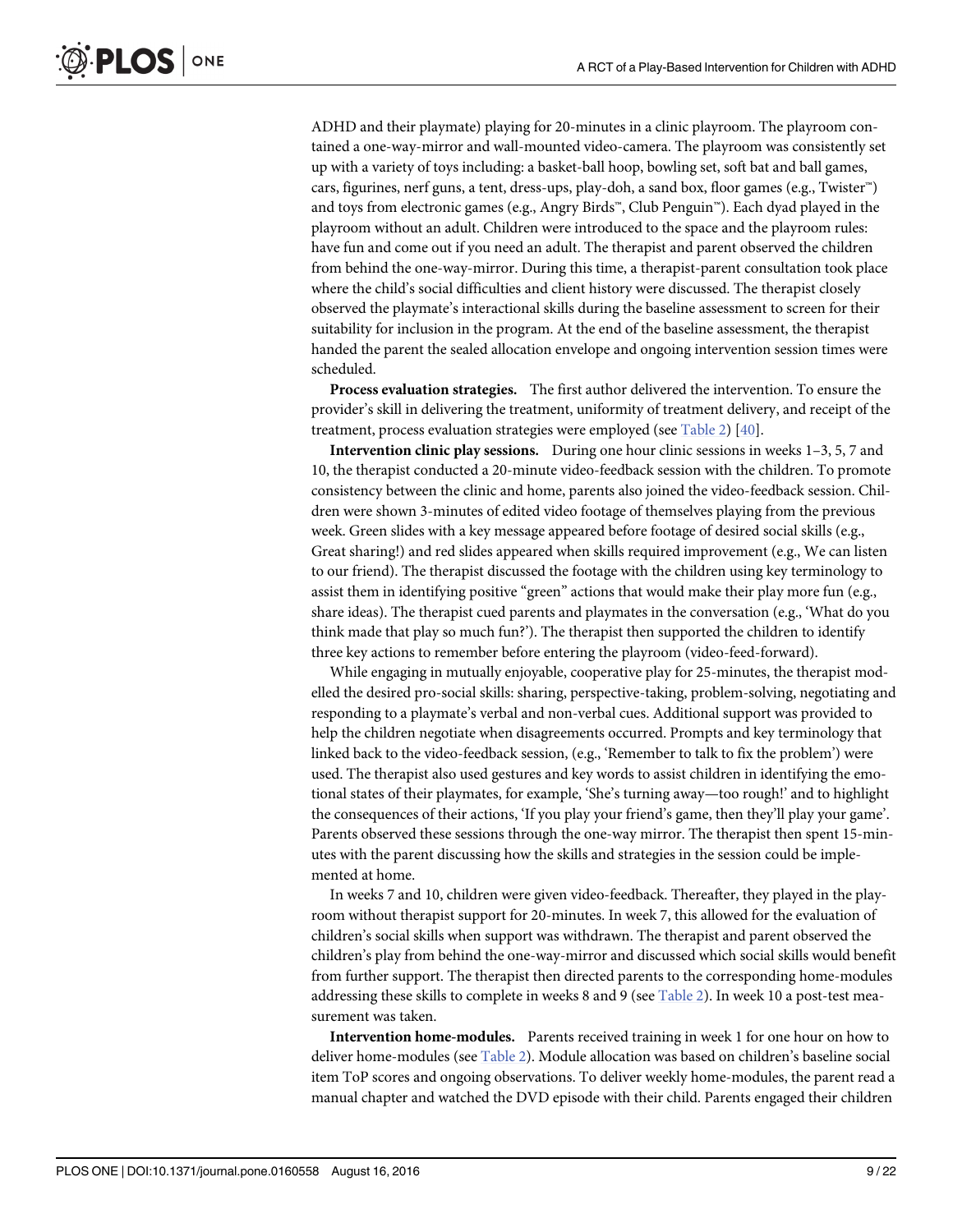| Category                                    | <b>Goal / Description</b>                                                                                                                     | <b>Strategies</b>                                                                                                                                                                                                                                                                                                                                                                                                                                                                                                                                                                                                                                            |  |  |  |  |
|---------------------------------------------|-----------------------------------------------------------------------------------------------------------------------------------------------|--------------------------------------------------------------------------------------------------------------------------------------------------------------------------------------------------------------------------------------------------------------------------------------------------------------------------------------------------------------------------------------------------------------------------------------------------------------------------------------------------------------------------------------------------------------------------------------------------------------------------------------------------------------|--|--|--|--|
| Monitor and improve<br>provider training    | Ensure provider skill acquisition                                                                                                             | The first author had delivered a similar intervention protocol in three<br>previous studies with the third author <sup>a</sup> . Before delivering the<br>intervention, the first and third authors met to plan the intervention<br>strategies. This was done using standardised protocols/checklists<br>implemented in the pilot studies.                                                                                                                                                                                                                                                                                                                   |  |  |  |  |
| Monitor and improve<br>treatment delivery   | Ensure the treatments are being delivered/adhered to in the<br>way in which they were conceived with regard to content and<br>treatment dose. | Parents. Parents received individual training in week 1 involving a<br>demonstration of the home resource that included: a DVD, manual<br>and play cards <sup>b</sup> . During parent-training, the following dimensions<br>were covered: providing feedback before, after and during play-<br>dates, helping children resolve conflicts and strategies that promote<br>social interactions. Treatment fidelity was monitored by the therapist<br>recording parent reported treatment adherence weekly.                                                                                                                                                      |  |  |  |  |
|                                             |                                                                                                                                               | Therapist. During the intervention, the first and third author met<br>weekly to review video footage and to discuss the first author's use<br>of techniques. Three occupational therapy students were trained as<br>clinic assistants to ensure uniformity in the treatment delivery. The<br>students were present across all phases of the intervention for 47%<br>of the 319 sessions. Students ensured the clinic playroom was set<br>up consistently for each session and observed the therapist's<br>adherence to protocols for: children's video feedback, playroom<br>interactions, parent-therapist discussions and the completion of<br>checklists. |  |  |  |  |
|                                             | Minimise contamination across treatment conditions                                                                                            | Only one session was conducted at a time in the clinic. Participants<br>did not have contact with or the contact details of other participants<br>in the program. Children's medication status was maintained and<br>parents did not to commence additional therapy during the waitlist/<br>intervention.                                                                                                                                                                                                                                                                                                                                                    |  |  |  |  |
| Monitor and improve<br>receipt of treatment | Ensure participant comprehension and ability to use target<br>strategies                                                                      | Children's comprehension of strategies and content had been<br>developed across three pilot studies <sup>a</sup> . Parent training and ongoing<br>consultation was used to ensure parents' comprehension and use of<br>material. Parents discussed home DVD content with their child to<br>ensure children comprehended the key messages. Therapist-child<br>discussions in video-feedback sessions ensured children<br>understood self-modelling footage. In week 7, children first played<br>without the therapist to allow the observation of target skills when<br>support was withdrawn. A post-test measurement was taken in week<br>10.               |  |  |  |  |

#### <span id="page-9-0"></span>[Table 2.](#page-8-0) Process evaluation and treatment fidelity strategies for the intervention.

Notes. Framework for process evaluation strategies adapted from: Bellg et al. [[41\]](#page-20-0), Borrelli et al. [[42\]](#page-20-0), Czajkowski [[43](#page-20-0)] and Spillane et al. [\[40\]](#page-20-0). a Wilkes-Gillan et al. [[21,](#page-19-0) [32](#page-20-0), [33](#page-20-0)].

<sup>b</sup>The Ultimate Guide to Making Friends [[44](#page-20-0)].

doi:10.1371/journal.pone.0160558.t002

in a discussion about the fictional characters on the DVD who modelled pro-social behaviours in contexts familiar to children, such as taking turns on equipment at the park. Undesirable responses, (e.g., yelling) were shown, before the characters modelled how to repair the social interaction (e.g., problem-solving). For more information about the DVD see [[33](#page-20-0)]. During weeks 4, 6, 8 and 9, parents facilitated a 40-minute play-date at their home, inviting the playmate involved in the study. Parents used play cards and the terminology learnt during the course of the intervention to give the children feedback before, during and after the play-date. The cards were: green (Great play! Keep going!), red (Let's stop and think), and purple (3 things to remember).

Home follow up. One month after the intervention, the first author visited the homes of children with ADHD to video-record them and their playmate playing. The author spent 10 minutes talking with the children before a 20-minute play session was recorded.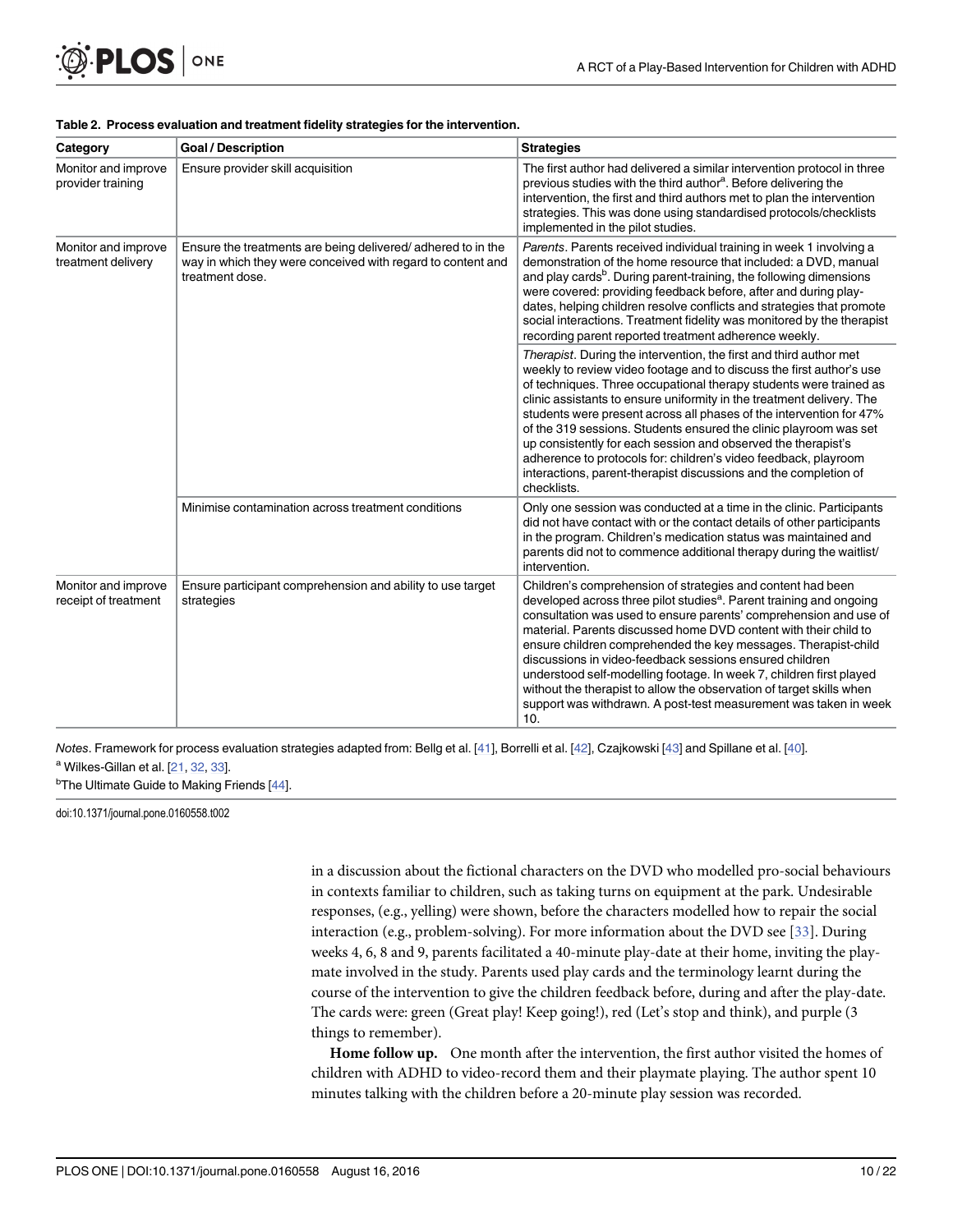<span id="page-10-0"></span>Treatment adherence. The first author recorded clinic session attendance. Parents reported on the frequency of viewing the home-modules (DVD and manual use) and facilitating play-dates (see [Table 2](#page-9-0)) [[40](#page-20-0)].

Ratings of children's play. Each child's pre, post and one-month follow up videorecorded play sessions were randomised and scored by a blinded rater. The rater was an occupational therapist who had been trained and calibrated on the ToP. To be calibrated, raters independently score a set of existing videos, which are compared to hundreds of other raters who have scored the same videos. Using Rasch analysis, it was determined the rater's scores were reliable as the goodness-of-fit statistics were within the required parameters ( $MnSq < 1.4$ ; standardised value  $\leq$  2). The rater scored 101 play sessions (see [Fig 1\)](#page-5-0).

#### Data Analysis

Prior to conducting the main analysis, missing outcome data, blinded ratings of the children's play and between group differences at baseline were examined. Data analysis was then conducted in five stages: 1) difference in change between the intervention-first and control-first group, 2) overall changes in children's play skills, 3) changes in social ToP items, 4) predictors of intervention change, and 5) parent reported treatment adherence. Even though raters were blinded to the familial relationships of participants, to account for potential dependence in data with three families enrolling more than one child with ADHD, a sensitivity analysis was conducted to ensure the findings remain robust. Only the first enrolled child in each family was included in the sensitivity analyses (intervention group  $n = 12$ ; waitlist group  $n = 13$ ). The significance or non-significance of the results did not change. Therefore, the below results are reported on the total sample  $N = 29$ ).

Missing outcome data. Two participants dropped out, with both groups having equal missing data (see [Fig 1](#page-5-0)). The two discontinuing participants had completed  $<$  10% of the process and demographic data were incomplete. These cases were excluded from the analysis.

Blinded ratings of children's play sessions. We used the Rasch analysis Winsteps program (version 3.70.1) [\[45\]](#page-20-0) to convert children's ToP raw ordinal scores into interval level scores. In this process, an overall measure score was also calculated for each child across each time point. To obtain interval level scores for each participant, ToP raw scores were entered into an existing database containing scores of children with ADHD and typically-developing children ( $n = 406$ ). Goodness-of-fit statistics for people and items were within the parameters set a priori ( $MnSq < 1.4$ ; standardised value  $\leq 2$ ).

Between group differences at baseline. ToP and demographic data were entered into SPSS version 19. The Kolmogorov-Smirnov test indicated that data were normally distributed. Thus, paired samples t-tests were used to compare differences between interval level mean ToP scores and CCBRS data of the ADHD (intervention-first vs. control-first group) and playmate (intervention-first vs. control first group) groups at baseline. McNemar's test was used to compare the difference of paired nominal demographic data (i.e., gender, playmate type) (see [Table 1](#page-6-0)). There was only one statistically significant systematic difference between the playmate groups (more male playmates in the intervention-first group). Thus data from the intervention-first ( $n = 15$ ) and control-first ( $n = 14$ ) groups were combined ( $n = 29$ ) for analyses pertaining to hypotheses 2 and 3 and predictors of intervention change. Data from the groups were combined in order to achieve the sample size determined by the power calculation.

Difference in change between intervention and control group. Winsteps-generated person measure scores were entered into IBM SPSS (version 19) to compare mean ToP scores over time. As data were normally distributed, t-tests for dependent samples were used to compare the difference in change in overall play skills from pre to post intervention (intervention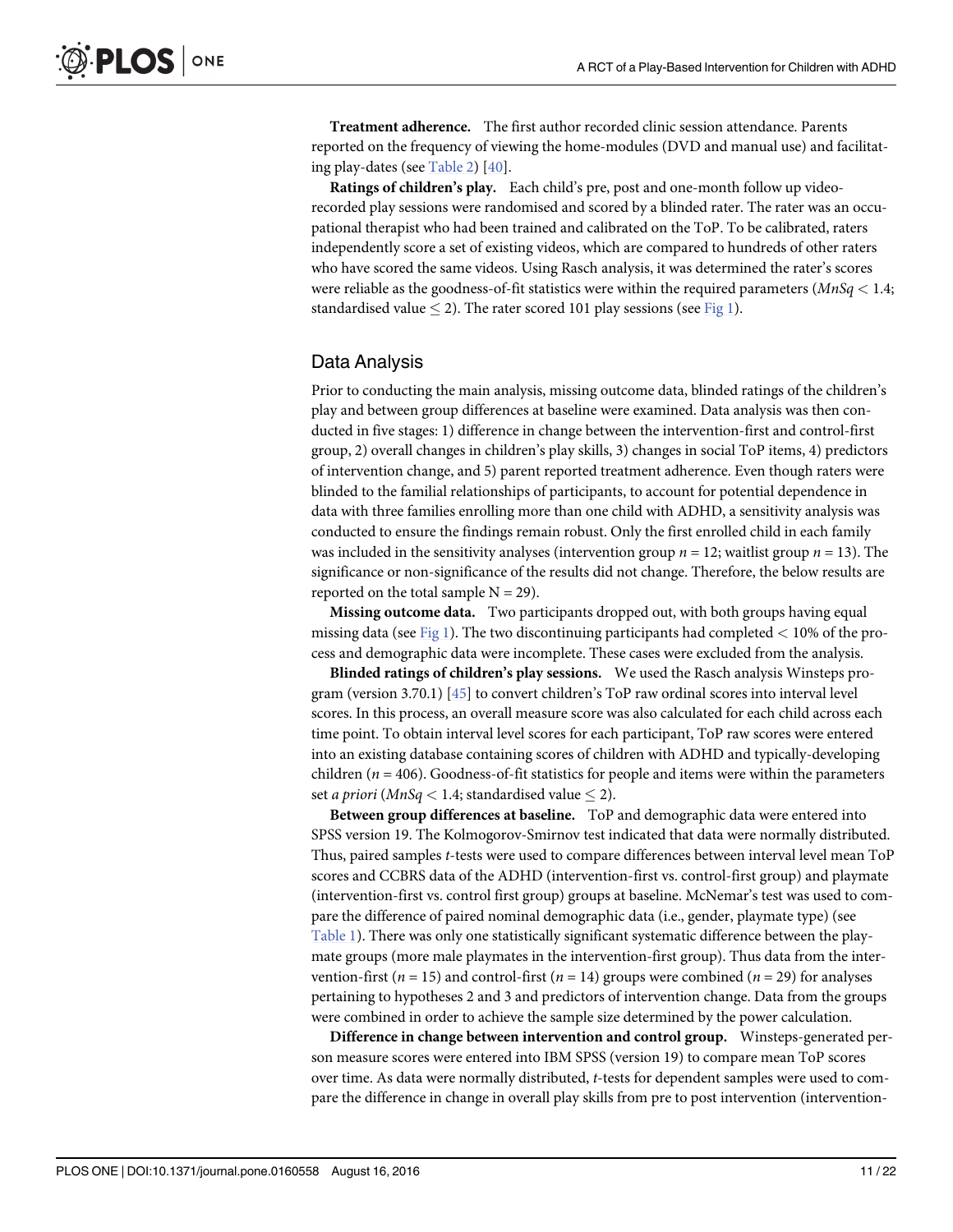<span id="page-11-0"></span>first) and from baseline one and two (10 week wait; control-first group). Significance levels were set at  $p < .05$ . Additionally, a t-test for dependent samples was used to compare the change for the control-first group from baseline one and two over the 10-week wait period.

Overall changes in children's social play outcomes. In stage 2 of the analysis, a repeated measures one way ANOVA was conducted to compare overall changes in children's play skills in peer-to-peer interactions pre, post and one-month following the intervention. Complete data were available for all 29 children and Mauchly's test indicated the assumption of sphericity had not been violated. Post hoc Fisher's Least Significance Difference (LSD) tests were used to compare children's play skills from: 1) pre to post intervention, 2) post intervention to the onemonth follow up, and 3) pre intervention to the one-month follow up. All significance levels were set at  $p < .05$  and Cohen-d effect sizes were calculated by: group (time point mean—time point mean)/pooled SD for group measure scores. Effect sizes were interpreted as: small  $\geq$  .20, medium  $> .50$ , or large  $> .80$  [\[46](#page-20-0)].

Changes in social ToP items scores over time. During stage 3, we examined changes and the effect size in the nine social ToP items: pre, post and one-month following the intervention. Winsteps provides interval level scores for each item that are based on the entire population in the data set. As our sample represents a subset of the full data set, when using scores for individual items for this subset of children, raw scores were used. The ToP overall ordinal scores were strongly correlated to ToP interval level scores across each time point (Spearmans  $\rho$  = .942–.999,  $p < .001$ ). As raw scores are ordinal level data and were not normally distributed, non-parametric tests were used for analyses using the ToP social items. Friedman test calculations examined changes in each social ToP item mean scores across all time points. Significance was set at  $p < .05$ .

The  $r$  effect size  $[46]$  $[46]$  $[46]$  was then used to calculate the effect sizes for non-parametric social ToP item data. In this calculation, the effect size (i.e.,  $r$ ), is obtained by dividing the Wilcoxon Z score by the square root of the sample size (i.e., 29);  $r = Z/\sqrt{N}$  [[47](#page-20-0)]. Cohen's guidelines for r are: small effect  $\geq$  .1, medium effect  $\geq$  .3 or large effect  $\geq$  .5 [[46](#page-20-0), [47](#page-20-0)]. To obtain the Wilcoxon signed rank tests for related samples, ToP social item mean scores were compared from: 1) pre to post, 2) post to follow up, and 3) pre to follow up intervention. A Bonferroni correction was applied to control the false discovery rate associated with multiple testing [\[48\]](#page-20-0). Applying this correction, a new familywise significance threshold was set by dividing the overall .05 significance level by the number of Wilcoxon tests performed within each time group comparison (i.e., 9)  $[48]$  $[48]$  $[48]$ .

Predictors of intervention change. Stage 4 involved examining variables that may predict intervention change. Change was calculated by obtaining the difference in ToP scores for each child across each of the time points. Pearson's correlations were used to determine participant variables (i.e., variables listed in [Table 1](#page-6-0)) that were associated with any point of change. Variables including: the severity of child symptomology and ADHD presentation (as measured by the CCBRS), co-morbid social, behavioural and language difficulties (as measured by the CCBRS), baseline ToP score, medication use, parent occupation and education and variables relating to the invited typically developing playmate (i.e., age, age difference to child with ADHD, gender, if the playmate was a peer or sibling, and CCBRS symptomology) were included because such factors have the potential to influence intervention outcomes. Variables that had a moderate correlation ( $r \geq .30$ ) with intervention change were included in stepwise linear regression models. Model 1 examined variables that predicted pre to post intervention change. Model 2 examined variables that predicted post intervention to follow up change. Model 3 examined variables that predicted pre intervention to follow up change.

Treatment adherence. Stage 5 involved the analysis of parent reported treatment adherence. Mean percentages were calculated for the following factors related to treatment adherence: clinic session attendance, home-modules, play-dates, and overall intervention adherence.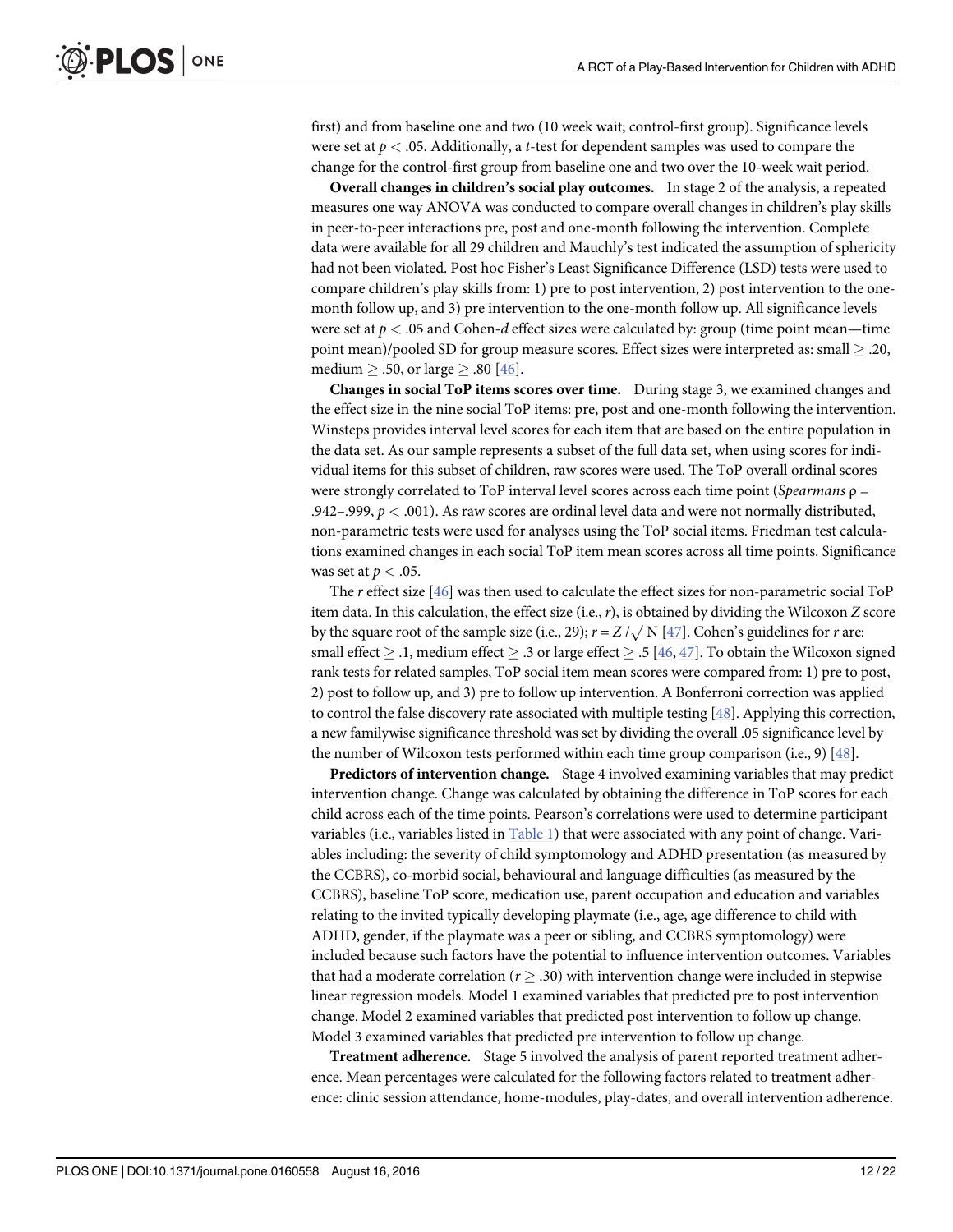## <span id="page-12-0"></span>**Results**

## Hypothesis 1: Difference in change between intervention and control group

The change in the overall play skills of children with ADHD in the intervention-first group during their intervention phase (pre to post intervention) was significantly greater than the change in the overall play skills of children with ADHD in the control-first group during their 10 week wait period ( $t = 8.02$ ,  $p < .001$ ; 95% CI = 18.79–31.71). The change in the overall ToP scores for the intervention-first group was: 23.8 (mean), 6.1–48.3 (range), 10.6 (SD). The change in the overall ToP scores for the control-first group during their 10-week wait period was: -1.4 (mean), -7.5–10.1 (range), 5.4 (SD). During the waitlist period, children's baseline 1 mean ToP score was 49.29 (SD = 7.14) and the baseline 2 mean ToP score was 47.90 (SD = 10.30). For the controlfirst group, no significant differences were found in children's social play skills over the 10-week period of no intervention ( $t = -0.959$ ,  $p = 0.355$ ; 95% CI =  $-4.51 - 1.74$ ).

## Hypothesis 2: Overall Changes in Children's Play Outcomes

There was a significant main effect of time on the overall ToP measure scores for children with ADHD following the intervention,  $F(2, 27) = 63.2$ ,  $p < .001$ . Post hoc LSD analysis indicated children's overall play scores improved significantly from pre to post intervention: mean pre = 46.65 (SD: 11.0), mean post = 67.79 (8.4),  $p < .001$ , 95% CI = 16.27–26.00,  $d = 1.5$ . A significant difference was also found from pre intervention to the one-month follow up: mean pre = 46.65 (11.0), mean follow up = 69.68 (7.5),  $p < .001$ , 95% CI = 16.98-29.08,  $d = 1.6$ . No difference was found from post intervention to the one-month follow-up: mean post = 67.79 (8.4), mean follow-up = 69.68 (7.5),  $p = .873$ , 95% CI = -2.59–6.38,  $d = .3$ .

## Hypothesis 3: Changes in Social ToP Item Scores

There was a significant main effect of time for all social ToP item scores following the intervention. Post hoc analysis indicated social ToP item scores improved significantly from pre to post intervention and from pre intervention to the one-month follow up. No difference was found from post intervention to the one-month follow up (see [Table 3\)](#page-13-0).

After the Bonferroni correction (i.e., .05 / 9 = .006), significance was set at  $p < .006$ . From pre to post intervention, there was a large effect size for the change in all nine social ToP items  $(r = .64–.86)$ . From pre intervention to the one-month follow up, there was a large effect size for the change in eight of the social items  $(r = .70-.84)$ , with a medium effect size for the item *initiates* ( $r = .45$ ). From post intervention to one-month follow up, there was a small effect size for the change in five of the nine social items  $(r = -.11 - .26)$ ; see [Table 4\)](#page-13-0).

## Predictors of Intervention Change

One variable was correlated with children's pre to post intervention change and was therefore entered into the Model 1 regression analysis: children's pre intervention/baseline ToP score ( $r =$ -.693,  $p < .001$ ) (see [Table 5](#page-14-0)). Three variables were correlated to post intervention to follow up change and were entered into the Model 2 regression: age difference in the child dyad ( $r = .464$ ,  $p < .01$ ), if the sibling was a playmate ( $r = .403$ ,  $p < .032$ ), and children's post intervention ToP score ( $r = -0.650$ ,  $p < 0.001$ ) (see [Table 5\)](#page-14-0). Two variables were correlated to pre intervention to follow up change and were entered into the Model 3 regression: if the sibling was a playmate  $(r = .413, p < .026)$ , and children's pre intervention ToP score  $(r = .810, p < .001)$  (see [Table 5](#page-14-0)).

The results of Model 1 indicated a higher pre intervention baseline ToP score predicted lower pre to post intervention change. The results of Model 2 indicated a higher post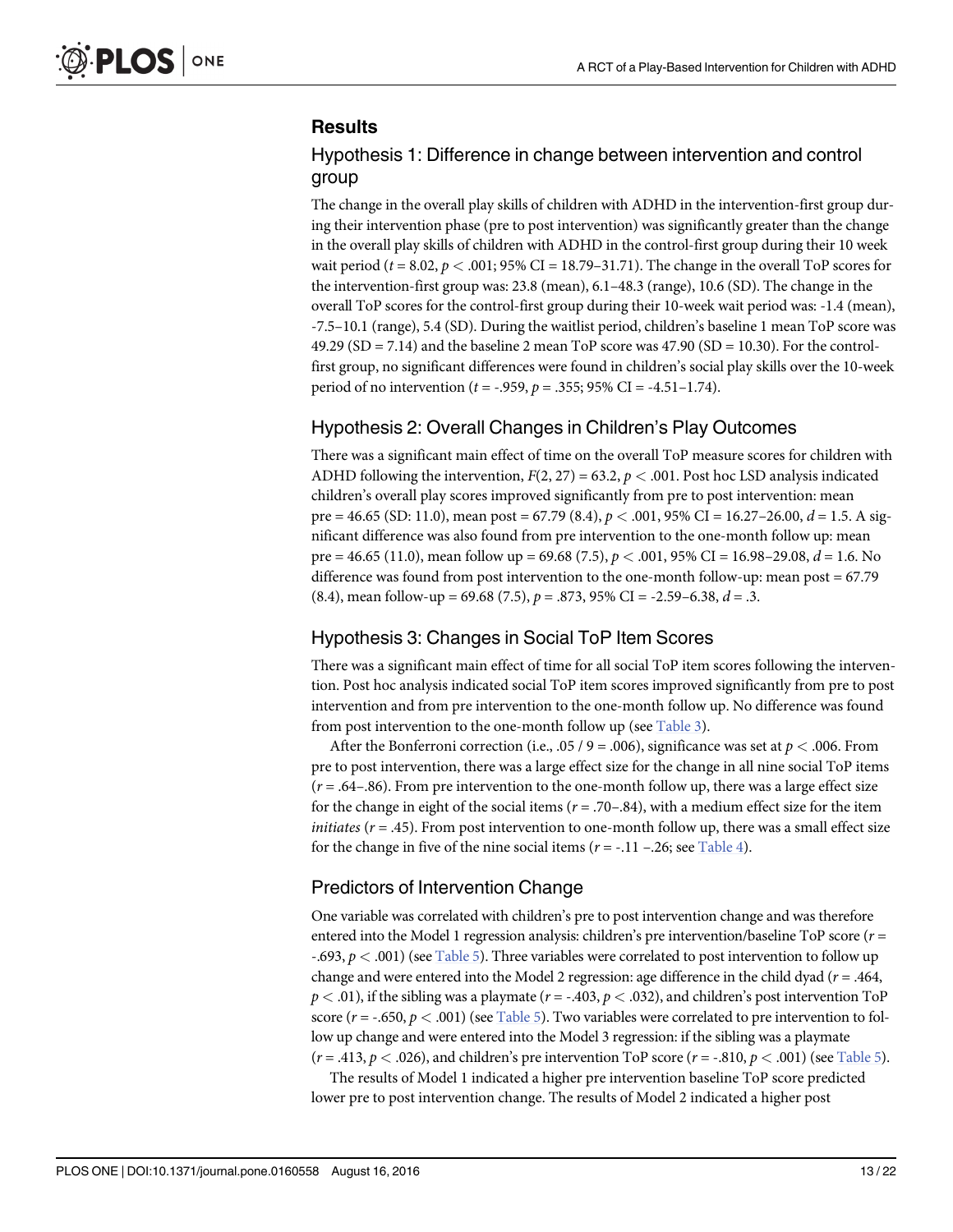#### <span id="page-13-0"></span>[Table 3.](#page-12-0) Changes in ToP social skill item scores over time.

|                       |                                                                                          | <b>Descriptive Statistics</b> |                  |      |            | Friedman's <sup>c</sup> |            | <b>Post Hoc Pairwise</b><br>Comparison <sup>d</sup> |         |                    |         |                     |         |
|-----------------------|------------------------------------------------------------------------------------------|-------------------------------|------------------|------|------------|-------------------------|------------|-----------------------------------------------------|---------|--------------------|---------|---------------------|---------|
|                       |                                                                                          | Pre                           |                  | Post |            | Follow up               |            | Pre-post-<br>follow up                              |         | Pre to post<br>(p) |         | Pre to follow<br>up |         |
| ToP Item <sup>a</sup> | <b>Brief Item Description</b>                                                            | Med                           | IQR <sup>b</sup> | Med  | <b>IQR</b> | Med                     | <b>IQR</b> | $x^2$                                               | р       | $\chi^2$           | p       | $\chi^2$            | p       |
| Initiates             | The child's skill/ability to initiate a new activity with<br>another                     | 1.0                           | 1.0              | 2.0  | 1.0        | 2.0                     | 2.0        | 15.570                                              | < 0.001 | .897               | .002    | .655                | .038    |
| Negotiates            | The child's skill/ability to negotiate with others<br>using 'give and take'              | 1.0                           | 1.0              | 3.0  | 1.0        | 3.0                     | 1.0        | 34.842                                              | < 0.001 | 1.103              | < 0.001 | 1.069               | < 0.001 |
| <b>Shares</b>         | The child's skill/ability to allow others to use toys or<br>ideas about the game         |                               | 1.0              | 3.0  | 0.5        | 3.0                     | 0.0        | 45.596                                              | < 0.001 | 1.328              | < 0.001 | 1.362               | < 0.001 |
| Supports              | The child's skill of helping others; using verbal<br>support or by physical assistance   | 1.0                           | 1.0              | 3.0  | 1.0        | 3.0                     | 0.5        | 42.271                                              | < .001  | 1.328              | < 0.01  | 1.362               | < 0.01  |
| Social extent         | The extent/proportion of time the child interacts<br>with others                         | 1.0                           | 2.5              | 3.0  | 0.0        | 3.0                     | 0.0        | 34.413                                              | < 0.01  | .966               | < 0.01  | 1.000               | < 0.01  |
| Social<br>intensity   | The intensity/depth of the child's interactions with<br>other's during play              | 1.0                           | 1.0              | 3.0  | 1.0        | 3.0                     | 0.0        | 45.512                                              | < 0.001 | 1.276              | < 0.01  | 1.362               | < .001  |
| Social skill          | The child's skill/ability to interact with others in<br>cooperative and competitive play | 1.0                           | 1.5              | 3.0  | 1.0        | 3.0                     | 1.0        | 39.474                                              | < 0.001 | 1.293              | < 0.001 | 1.293               | < .001  |
| Gives cues            | The child's skill/ability to give verbal and non-verbal<br>cues to others                | 2.0                           | 1.0              | 3.0  | 0.0        | 3.0                     | 0.5        | 31.654                                              | < 0.01  | .810               | .006    | .897                | .002    |
| Responds to<br>cues   | The child's skill/ability to respond to others' verbal<br>and non-verbal cues            | 1.0                           | 1.0              | 3.0  | 1.0        | 3.0                     | 0.5        | 41.238                                              | < 0.001 | 1.207              | < 0.001 | 1.276               | < 0.01  |

Notes.

altems can be rated on: skill, extent and intensity (degree).

<sup>b</sup>IQR = Interquartile range.

<sup>c</sup>Friedman's two-way ANOVA.

<sup>d</sup>Post hoc pairwise comparison tests  $p$  = adjusted p-value after post hoc Dunn-Bonferroni test. Post to follow up: none of the differences were statistically significant.

doi:10.1371/journal.pone.0160558.t003

#### [Table 4.](#page-12-0) Effect sizes of ToP social skill item scores.

|                  | Pre to post |                  |         | Post to follow up | Pre to follow up |                  |  |
|------------------|-------------|------------------|---------|-------------------|------------------|------------------|--|
| ToP Item         | z           | r.               | z       | r.                |                  | r.               |  |
| Initiates        | 3.46        | .64 <sup>c</sup> | $-0.65$ | $-11$             | 2.42             | .45 <sup>b</sup> |  |
| Negotiates       | 4.19        | .78 <sup>c</sup> | $-0.11$ | $-.02$            | 3.99             | .74 <sup>c</sup> |  |
| Shares           | 4.54        | .84 <sup>c</sup> | 0.88    | .16 <sup>a</sup>  | 4.53             | .84 <sup>c</sup> |  |
| Supports         | 4.63        | .86 <sup>c</sup> | 0.92    | .17 <sup>a</sup>  | 4.54             | .84 <sup>c</sup> |  |
| Social extent    | 3.90        | $.72^{\circ}$    | 0.45    | .08               | 3.88             | .72 <sup>c</sup> |  |
| Social intensity | 4.60        | .85 <sup>c</sup> | 1.31    | .24 <sup>a</sup>  | 4.46             | .83 <sup>c</sup> |  |
| Social skill     | 4.57        | .84 <sup>c</sup> | 0.47    | .09               | 4.36             | .80 <sup>c</sup> |  |
| Gives cues       | 3.71        | .69 <sup>c</sup> | 1.41    | .26 <sup>a</sup>  | 3.79             | .70 <sup>c</sup> |  |
| Responds to cues | 4.41        | $.82^{\circ}$    | 0.90    | .17 <sup>a</sup>  | 4.39             | .81 <sup>c</sup> |  |

Notes. The r effect size [[46\]](#page-20-0) was used to calculate the effect sizes for nonparametric data. In this calculateion, the effect size (i.e., r), is obtained by dividing the Wilcoxon Z score by the square root of the sample size;  $r = Z/\sqrt{N}$  [[47\]](#page-20-0). Cohen's guidelines for r are:

<sup>a</sup>small effect  $\geq$  .1,

 $^{\rm b}$ medium effect  $\geq .3$  or

<sup>c</sup>large effect  $\geq$  .5 [\[22,](#page-19-0) [46\]](#page-20-0). Bonferroni adjusted p values are reported. After the Bonferroni correction, significnace was set at p < .006. Pre to post: all items, except for 'initiates' were significant  $p < 0.01$ . Post to follow up: none of the differences were statistically significant  $p > 0.05$ . Pre to follow up: all items, except for 'initiates' were significant  $p < .001$ .

doi:10.1371/journal.pone.0160558.t004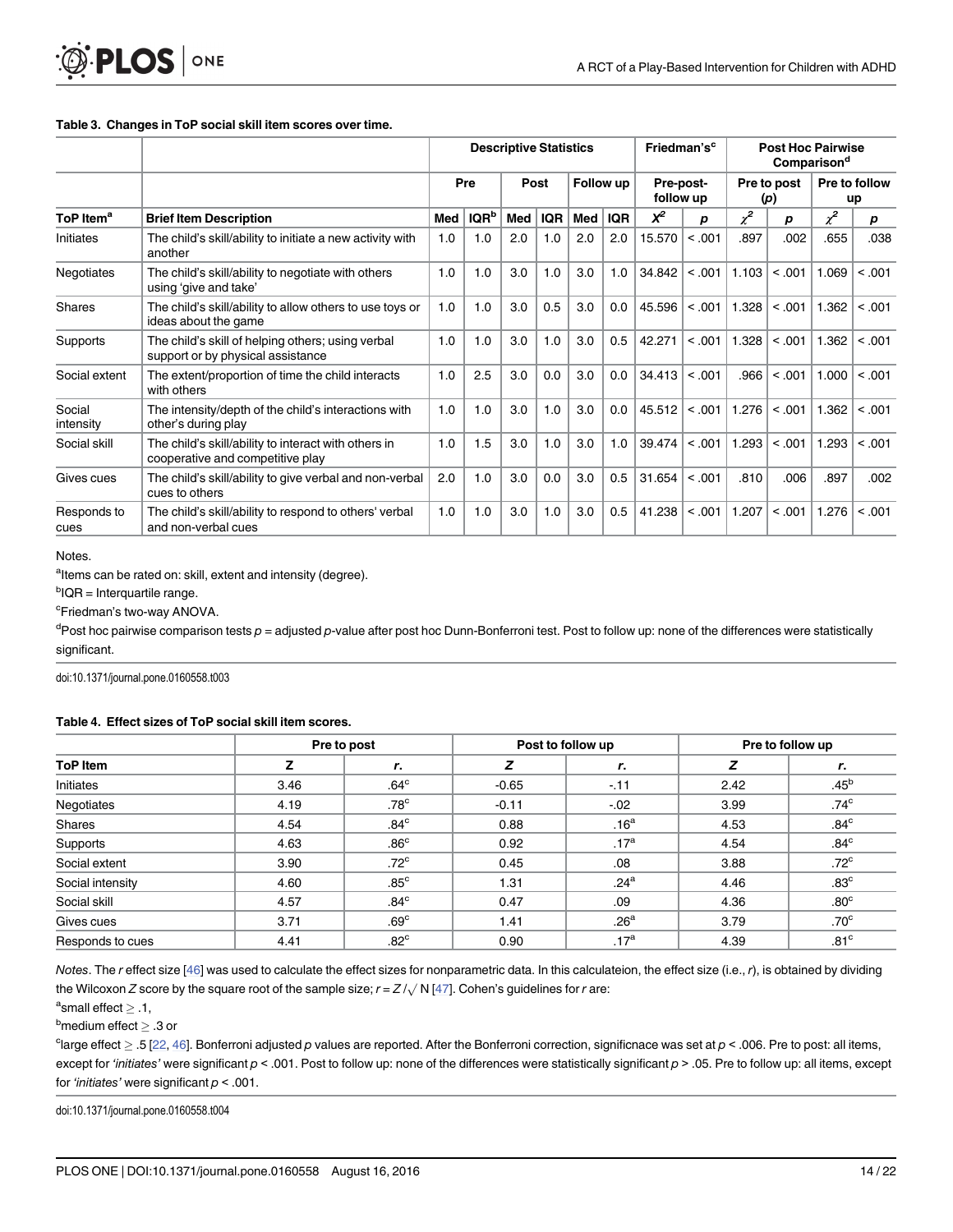| <b>Included Variables</b>         | β      | р                         | Cl <sup>a</sup>    |
|-----------------------------------|--------|---------------------------|--------------------|
| Model 1: Pre to post change       |        |                           |                    |
| Baseline ToP score <sup>b</sup>   | $-650$ | < 0.01                    | $-917$ to $-383$   |
| Model 2: Post to follow up change |        |                           |                    |
| Post-test ToP score <sup>c</sup>  | $-739$ | < 0.01<br>-1.079 to -.398 |                    |
| Model 3: Pre to follow up change  |        |                           |                    |
| Baseline ToP score <sup>d</sup>   | $-946$ | < 0.01                    | $-1.216$ to $-676$ |
|                                   |        |                           |                    |

#### <span id="page-14-0"></span>[Table 5.](#page-12-0) Final models of linear regression analyses: Predictors of intervention change.

Notes. ToP = Test of Playfulness  $[31]$  $[31]$ .

<sup>a</sup>CI = 95% confidence interval for  $β$ .

<sup>b</sup>A higher pre intervention baseline ToP score negatively predicted greater pre to post intervention change. <sup>c</sup>A higher post intervention score negatively predicted greater change from post intervention to the onemonth follow up.

<sup>d</sup>A higher pre intervention baseline ToP score negatively predicted greater change from pre intervention to the one-month follow up. Excluded variables that were entered into the models are listed in section 3.3.

doi:10.1371/journal.pone.0160558.t005

intervention score predicted lower change from post intervention to the one-month follow up. The results of Model 3 demonstrated a higher pre intervention baseline ToP score predicted lower change from pre intervention to the one-month follow up. Participants' demographic information and other variables (i.e., symptom severity in children and parent education and occupation reported in [Table 1](#page-6-0)) did not predict intervention change or the effectiveness of the intervention.

#### Parent-Reported Treatment Adherence

All families reported completing  $\geq$ 80% of the intervention. Mean percentages for adherence to the clinic, home-module and play-date components are reported in Table 6.

#### **Discussion**

We evaluated the effectiveness of a play-based intervention designed to improve the social play skills of children with ADHD. This study adds to the evidence-base of psycho-social interventions using play as a mode of intervention delivery by examining its effectiveness with a larger sample size using a strong methodological design [[32,](#page-20-0) [34\]](#page-20-0). This study also addresses an urgently needed area of research—to establish effective interventions for improving the social difficulties of children with ADHD in multiple contexts [\[23,](#page-19-0) [24\]](#page-19-0).

| Intervention component                                   |      |                | Mean % Range % Reasons for non-attendance/adherence                                                                  |
|----------------------------------------------------------|------|----------------|----------------------------------------------------------------------------------------------------------------------|
| Clinic session attendance (Weeks: 1–3, 5, 7,<br>10)      | 98.3 | $88 -$<br>100% | 4 families missed one clinic session, reasons: playmate sick, playmate overseas (x 2),<br>change to family schedule. |
| Home-modules: DVD and manual (Weeks: 1<br>or $2, 3 - 10$ | 89.1 | $66-$<br>100%  | 6 families missed two modules (77%), 1 family missed three modules (66%), reasons:<br>busy family schedule.          |
| Play-date with the playmate Weeks: 4, 6, 8 &<br>9        | 87.1 | $75 -$<br>100% | 15 families missed one play-date (77%), reasons: changes to playmate's schedule.                                     |
| Overall intervention adherence                           | 92.1 | $80 -$<br>100% |                                                                                                                      |

#### Table 6. Parent reported treatment adherence.

Notes. Treatment adherence was based on parent-report and was recorded on a weekly basis by the therapist.

doi:10.1371/journal.pone.0160558.t006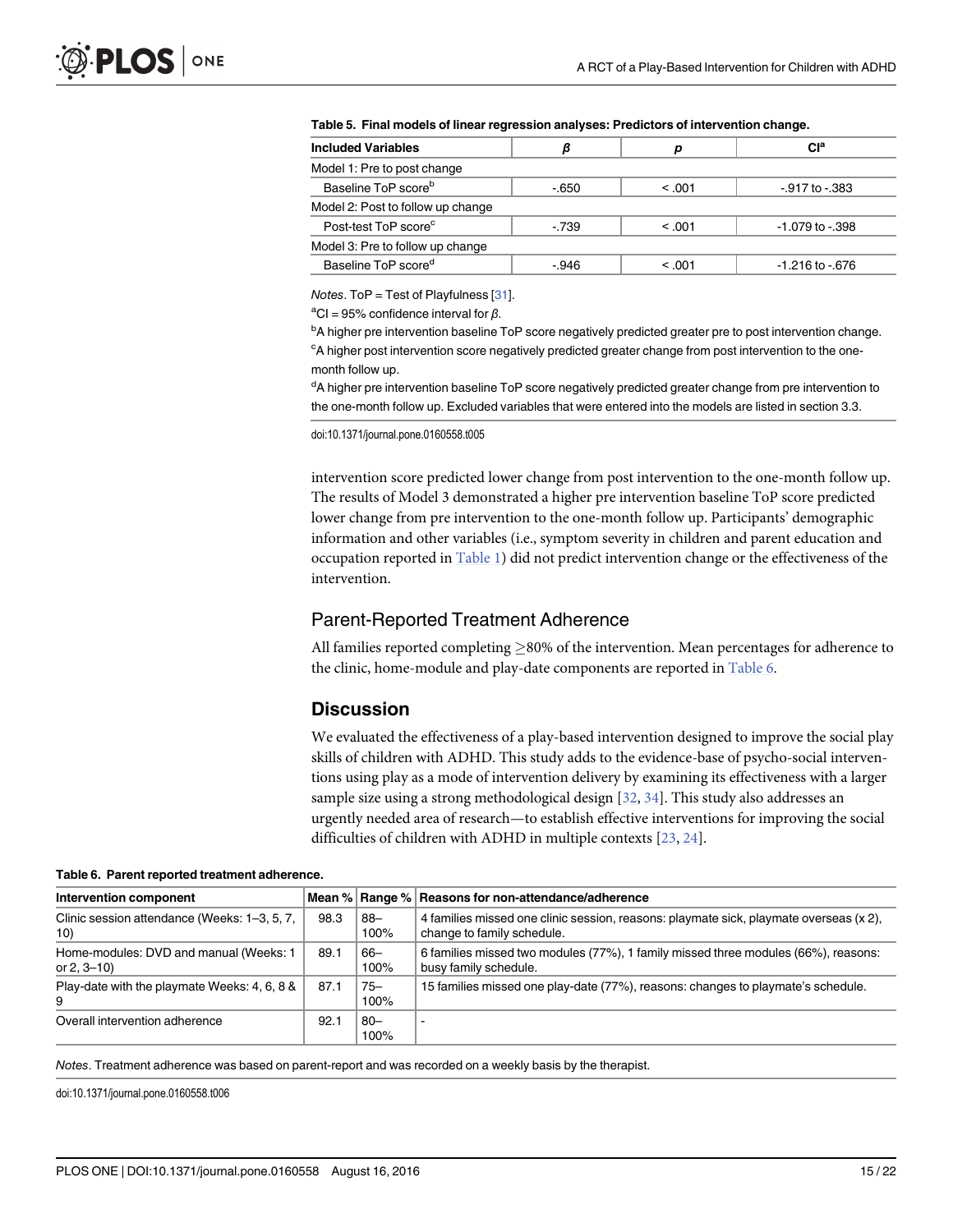<span id="page-15-0"></span>The between group change was significantly higher in the intervention-first group (pre to post intervention) compared to the change in the control-first group (10-week wait period). The control-first group did not change during the control period of no intervention. The effect of the "waiting" list control condition should be considered. Parents allocated to a waitlist control may have an expectation that they are to wait to change until receiving the intervention; which could enhance the lack of change seen in the control-first group over their 10-week wait period [\[49](#page-20-0)].

When evaluating the effect once all children had received the intervention, the intervention yielded a large treatment effect  $(d = 1.5 \text{ and } 1.6 \text{ respectively})$  for improving the play skills of all children with ADHD in peer-to-peer interactions. Our findings support that the change was due to the intervention rather than external factors. The social play skills of children allocated to the control-first group did not improve over the 10-week no-treatment period and the groups were not significantly different in any of the key variables upon entry to the study. Further, regression analyses demonstrated potential confounding variables (e.g., medication use, child symptomology, parent occupation and education) did not predict intervention change (see [Table 1\)](#page-6-0). These results are promising as improving the social difficulties of children with ADHD has remained an elusive goal for most psychosocial interventions [\[23,](#page-19-0) [24\]](#page-19-0).

Lower baseline ToP scores predicted greater intervention change. This is a promising finding as it demonstrates that children with severe social skills deficits benefited most from the intervention. Moreover the finding indicates that the intervention format is developmentally appropriate in addressing the underlying social skills deficits. We suspect multiple components within the intervention catered to children's individual developmental needs and led to improvements in their social play skills, regardless of their skills upon entry to the program.

Similar to our previous findings  $[21, 32, 33]$  $[21, 32, 33]$  $[21, 32, 33]$  $[21, 32, 33]$  $[21, 32, 33]$ , children in this study were motivated and seemed to enjoy watching themselves in the video-feedback sessions. With therapist support, the children were able to identify reasons for discontinued cooperative play (e.g., 'He said, "Stop" and I didn't listen') and identify social skills needed for future interactions (e.g., 'We need to listen to our friend'). These observations are consistent with children's improvement on ToP social items, gives and responds to cues. Our findings are consistent with previous research that found children with social difficulties benefit from video-modelling techniques when they are used to exemplify the discussion and identify social skills (Shukla-Mehta, Miller, & Callahan, 2010).

We found, that including typically-developing playmates was both motivating and beneficial for children with ADHD. Like previous research, we found typically-developing peers from the target child's natural social environments were key to modelling desired social skills and facilitating cooperative play  $[21, 32, 33, 50, 51]$  $[21, 32, 33, 50, 51]$  $[21, 32, 33, 50, 51]$  $[21, 32, 33, 50, 51]$  $[21, 32, 33, 50, 51]$  $[21, 32, 33, 50, 51]$  $[21, 32, 33, 50, 51]$  $[21, 32, 33, 50, 51]$  $[21, 32, 33, 50, 51]$ . In fact, we postulate that the playmates served as an important change agent as they became adept at handling challenging social behaviours. Playmates remembered the cognitive target skills and strategies from the video feedback session and applied them while playing in the playroom, acting as in-the-moment reminders for children with ADHD (e.g., 'Remember to share ideas about the game—it's more fun!). These findings are reflected in children's improvement on social ToP items: extent of time spent in social interaction, social skill (i.e., cooperative play), and shares. Consistent with previous research, we found the intervention also supported the development of the playmates' social skills [[21,](#page-19-0) [32,](#page-20-0) [33,](#page-20-0) [51](#page-20-0)]. As the intervention progressed, playmates' were increasingly able to negotiate to have their own needs met, while supporting children with ADHD (e.g., 'I want to play a different game' or 'we'll play 10-minutes of each person's game').

As expected with school-aged children, on occasion, the playmates did not engage in prosocial behaviour  $[52]$ . This provided opportunities for the therapist to encourage children with ADHD to negotiate and take on the perspective of their playmates' by supporting their needs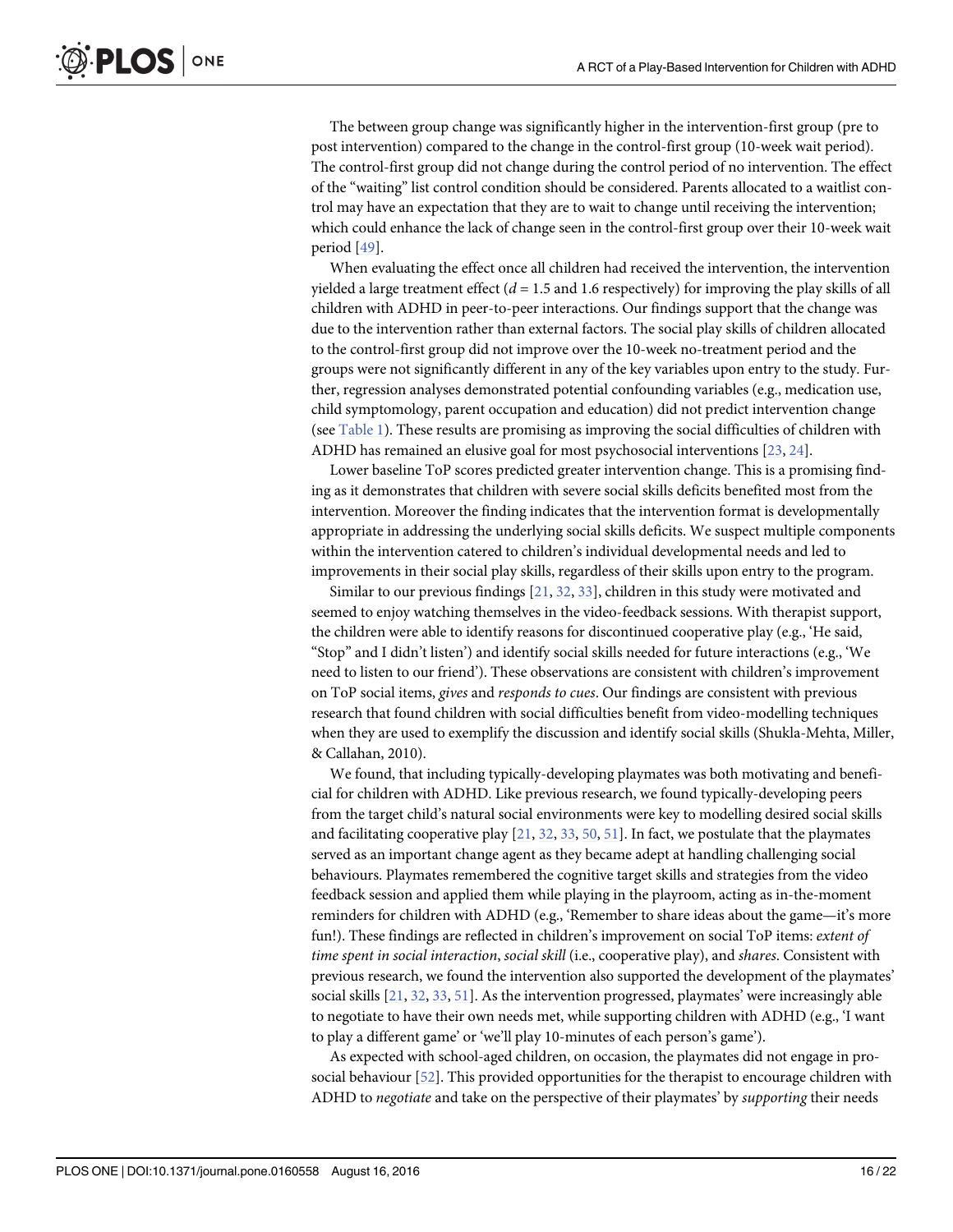<span id="page-16-0"></span>(e.g., 'Let's play your friend's game for 5 more minutes. They are having fun'). These situations were emphasised during the video-feedback session the following week and encouraged children to pre-emptively support their playmate' needs above their own (e.g., 'We'll play your game first this week, that will make it green play'); a known difficulty for children with ADHD [\[11](#page-19-0)–[13,](#page-19-0) [32\]](#page-20-0).

We suspect the components within the intervention were effective as they supported the core difficulties of children with ADHD as social interactions unfolded [\[13](#page-19-0), [15](#page-19-0)]. Using videomodelling, the therapist supported children to pre-empt the social skills they would need during social play interactions and to anticipate the impact of their actions on their playmates emotional state. In the playroom, the therapist and playmate supported children with ADHD to problem-solve when difficulties unfolded during spontaneous child-led/initiated play interactions; helping them realise such situations were within their control  $[9, 13]$  $[9, 13]$  $[9, 13]$  $[9, 13]$ . Key to engaging children in the intervention and presenting them with opportunities to develop their social skills and positive interactions was the therapist ensuring children were engaged in activities they themselves devised and determined to be play. A key determinant of whether or not a child regards an activity as play, extending from a positive affective interaction is a child's playfulness; their disposition or tendency to play [[29,](#page-20-0) [53,](#page-20-0) [54](#page-21-0)]. In this instance, a child's playfulness is most commonly defined and observed by the characteristics that comprise it, being, 1) intrinsic motivation (the child engages in the activity because they enjoy the process, rather than for external reward), 2) internal control (the child has some control over their actions, directions and outcomes of the activity), 3) freedom from the constraints of reality (the child chooses how close to objective reality their play is) and, 4) the framing of play (the child's ability to give and read social cues about how to interact, cues that "we're playing") [[29](#page-20-0), [53](#page-20-0), [54\]](#page-21-0).

While the intervention required weekly activity commitments from parents, parents' reported excellent treatment adherence ( $> 80\%$ ), demonstrating that this commitment was feasible. We found the level of time commitment from parents enhanced children's treatment outcomes, with parents playing a key role in assisting children to generalise skills to the home environment. While children's outcomes did not improve significantly from post intervention to the one-month follow up, treatment gains increased slightly  $(d = .30)$  and were maintained (pre intervention to follow up,  $d = 1.6$ ). These findings are consistent with previous research, finding increased parent involvement strengthened treatment outcomes [[21](#page-19-0), [32](#page-20-0), [33](#page-20-0), [55](#page-21-0)–[57\]](#page-21-0). As anticipated through the use of a manualised parent component (that aligns with the social skills targeted in the intervention), parents reported using the strategies to assist their child in generalising the skills to settings beyond the home environment (e.g., at birthday parties, on holidays and at school). These reports are consistent with parents' semi-structured interview responses from the pilot parent-delivered intervention [[58](#page-21-0)]. However, parents' perceptions of implementing the intervention still require formal investigation. This is particularly important as children with ADHD have difficulty with skill generalisation [[25](#page-19-0)] and experience social difficulties across multiple social contexts [\[59\]](#page-21-0).

Anecdotally, parents expressed that through ongoing supported social opportunities (i.e., play-dates and clinic play sessions), the children's interactions deepened and friendships developed, a finding supported by improvements on the ToP item intensity of social interaction. However, these findings require formal investigation.

#### Limitations and Implications for Future Research

The relatively small sample size and use of convenience sampling may limit the generalisation of the findings to the broader population of children with ADHD. Data from children with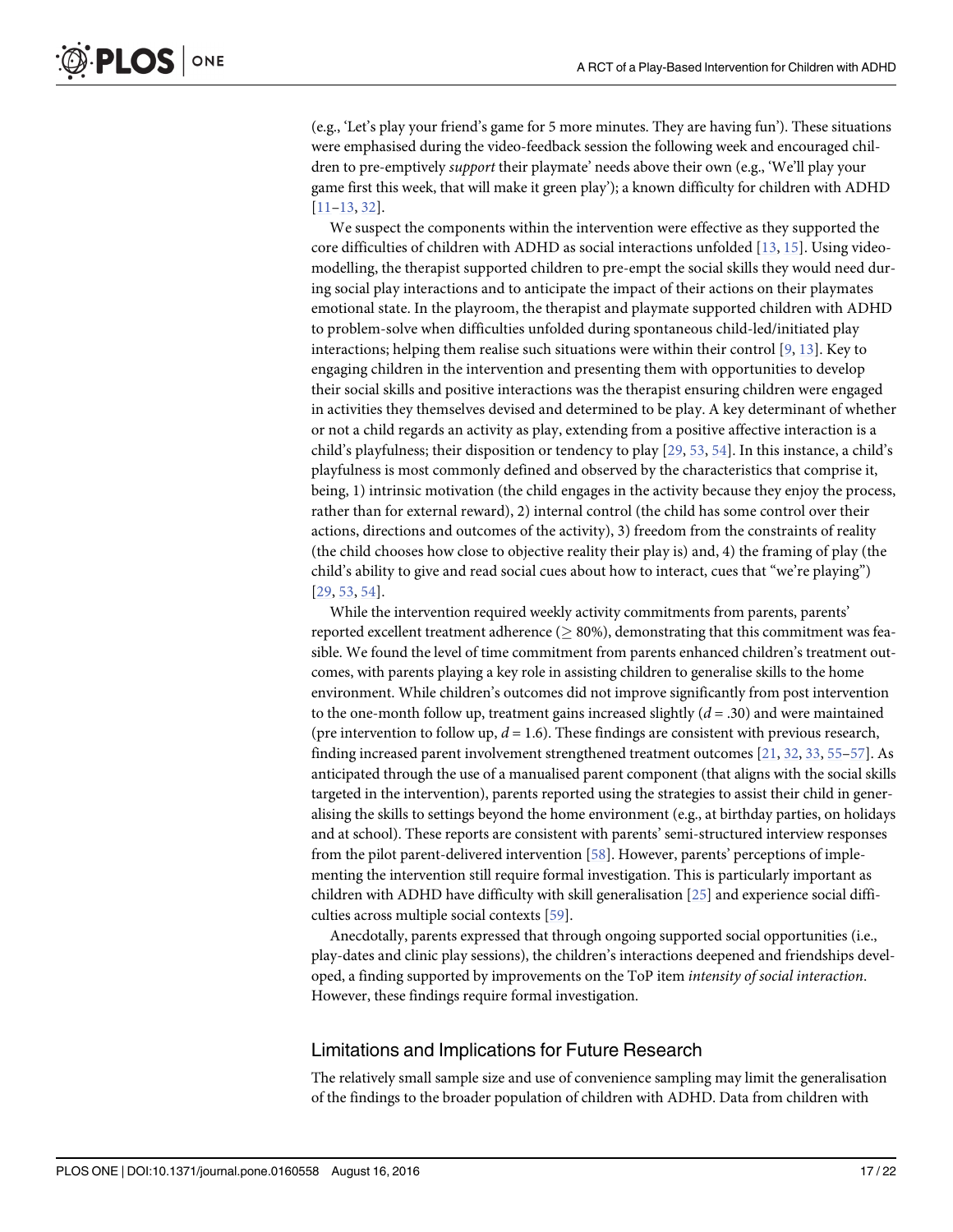<span id="page-17-0"></span>ADHD from the same family could not be pooled into one observation per family due to the small sample size and only three families enrolling more than one child with ADHD. As such, we were unable to conduct a multilevel analysis to account for family clustering. To address potential dependence in the data we conducted a sensitivity analysis, whereby only the first enrolled child from each family was included in the analysis to ensure our findings remained robust [\[60\]](#page-21-0). Additionally, the severity of neuropsychological impairments in children and the presence of ADHD symptomology in parents was not collected, which could have impacted treatment adherence and the effectiveness of the intervention. It is likely that the improvement of children's social play skills were a result of the play-based intervention. However, we cannot rule out the possible influence of demand characteristics. It is possible that parents formed an interpretation of the trials purpose and changed their behaviour and/or parent report responses to fit those expectations. However, this is unlikely to have influenced the behaviour and skill performance of children with ADHD to the same extent due to their known difficulties with social cognition and behavioural inhibition [\[9,](#page-19-0) [13,](#page-19-0) [14,](#page-19-0) [17\]](#page-19-0).

As playmates and parents were key components of the intervention, further research is required to evaluate the social play outcomes of the playmates involved in the study and parents' perceptions of the intervention  $[61]$  $[61]$  $[61]$ . Longer-term research is needed to establish if treatment gains are maintained across the home and clinic contexts and if parents continue to use the strategies after the intervention, in multiple contexts [\[20,](#page-19-0) [25](#page-19-0)]. While parent occupation and education, indicators of socioeconomic status (SES), did not impact the results of this study, it is possible that families with low SES may have difficulty meeting the demands of this intervention. Such families may benefit from an intervention design that is weighted towards more therapist supported clinic sessions. Further research is needed to examine the impact of the parent characteristics on the optimal mode of intervention delivery (i.e. greater therapist supported clinic sessions vs greater home-based activity). While we sought to improve the social skills of children with ADHD, it is possible that other changes occurred as a result. Future studies on the intervention could consider examining secondary outcomes that may occur as a result from the intervention/improvement in social skills (i.e., cognitive functioning, communication skills). Another important avenue for future research would be to evaluate the potential benefits of natural childhood play in reducing ADHD symptoms. In alignment with the guidelines for developing complex interventions, other avenues for further research could include adapting and trialling the intervention: 1) with a broader range of developmental disabilities (e.g., autism spectrum disorders), 2) for implementation in schools, and 3) ensuring therapists can implement the intervention in community settings [[27](#page-19-0), [33\]](#page-20-0).

### **Conclusions**

The results from this study demonstrated the play-based intervention was effective for improving the social play skills of children with ADHD aged 5 to 11 years in peer-to-peer interactions in the clinic and home environments. These findings support interventions using the context of play and a child treatment component with parent- and peer-mediated components when aiming to improve the social difficulties of children with ADHD.

## Trial Information

The trial was registered with the Australian New Zealand Clinical Trials Registry (registration number: ACTRN12614000973617). The trial protocol can be accessed online at, [http://www.](http://www.ANZCTR.org.au/ACTRN12614000973617.aspx) [ANZCTR.org.au/ACTRN12614000973617.aspx.](http://www.ANZCTR.org.au/ACTRN12614000973617.aspx)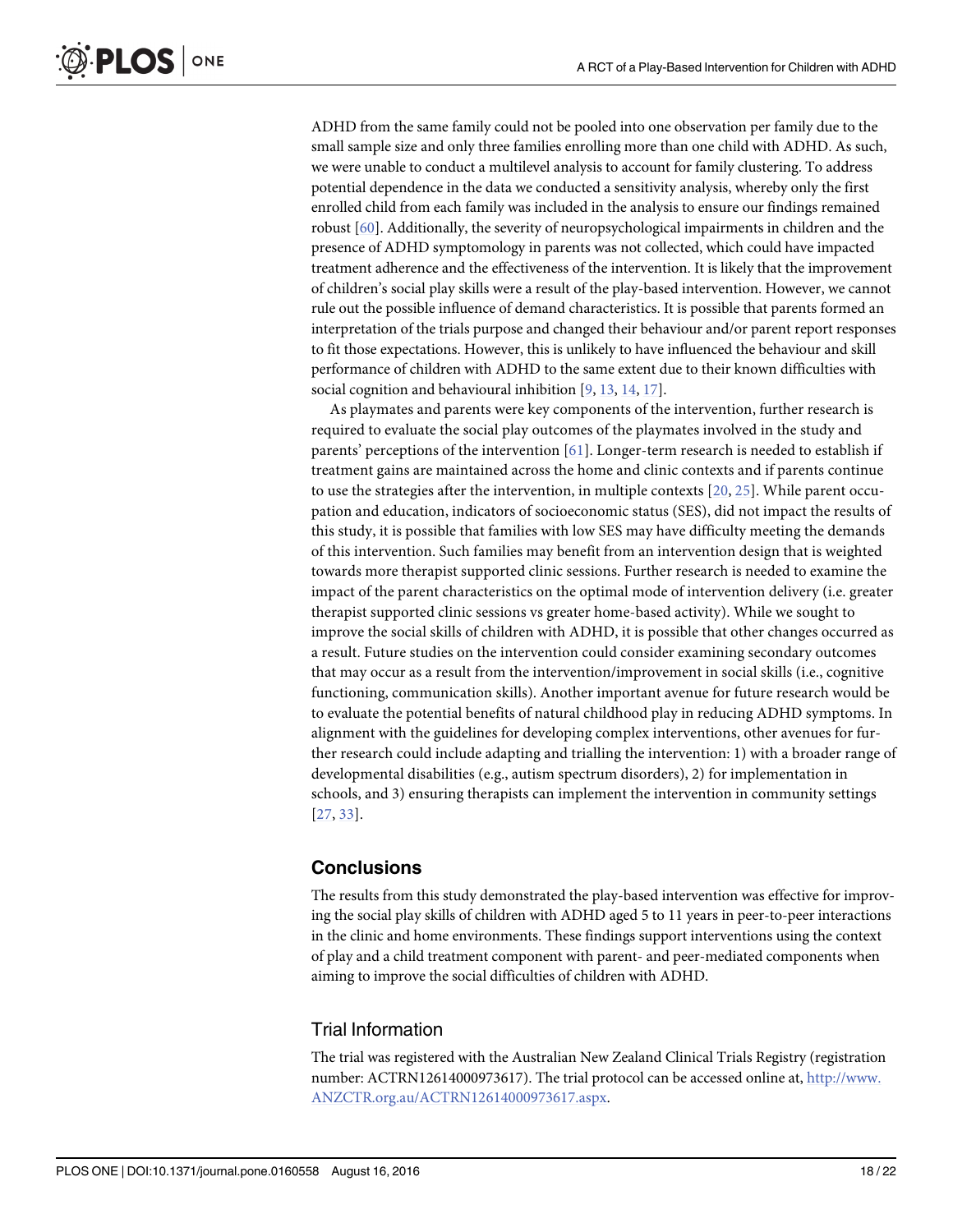## <span id="page-18-0"></span>Supporting Information

[S1 File.](http://www.plosone.org/article/fetchSingleRepresentation.action?uri=info:doi/10.1371/journal.pone.0160558.s001) CONSORT Checklist. (PDF) [S2 File.](http://www.plosone.org/article/fetchSingleRepresentation.action?uri=info:doi/10.1371/journal.pone.0160558.s002) Registered Trial Protocol. (PDF) [S3 File.](http://www.plosone.org/article/fetchSingleRepresentation.action?uri=info:doi/10.1371/journal.pone.0160558.s003) Trial Protocol in Ethics Application.

(PDF)

## Acknowledgments

We wish to extend our gratitude to the families who participated in this research and the organisations that provided financial contributions; all of which made this research possible. We would like to thank occupational therapy students, Charishma Kaliyanda, Natasha Cuffe and Alycia Cantrill who assisted in the clinic. We would also like to thank Dr Richard Parsons for his assistance with statistics.

## Author Contributions

Conceptualization: SW-G AB RC ML.

Data curation: SW-G.

Formal analysis: SW-G RC AB Y-WC.

Funding acquisition: SW-G.

Investigation: SW-G AB RC ML.

Methodology: SW-G AB RC ML.

Project administration: SW-G.

Resources: SW-G RC.

Supervision: AB RC ML.

Writing - original draft: SW-G.

Writing - review & editing: SW-G AB RC ML Y-WC.

### References

- [1.](#page-1-0) Willcutt E. The prevalence of DSM-IV attention-deficit/hyperactivity disorder: A meta-analytic review. Neurotherapeutics. 2012; 9(3):490–499. doi: [10.1007/s13311-012-0135-8](http://dx.doi.org/10.1007/s13311-012-0135-8) PMID: [22976615](http://www.ncbi.nlm.nih.gov/pubmed/22976615)
- [2.](#page-1-0) Polanczyk G, Salum G, Kieling C, Rohde L. ADHD prevalence estimates across three decades: an updated systematic review and meta-regression analysis. Int J Epidemiol 2014; 43(2):434–442. doi: [10.1093/ije/dyt261](http://dx.doi.org/10.1093/ije/dyt261) PMID: [24464188](http://www.ncbi.nlm.nih.gov/pubmed/24464188)
- [3.](#page-1-0) Pelham W, Foster M, Robb J. The economic impact of attention-deficit/hyperactivity disorder in children and adolescents. J Pediatr Psychol. 2007; 32(6):711–727. PMID: [17556402](http://www.ncbi.nlm.nih.gov/pubmed/17556402)
- [4.](#page-1-0) Mrug S, Molina B, Hoza B, Gerdes A, Hinshaw S, Hechtman L, et al. Peer rejection and friendships in children with attention-deficit/hyperactivity disorder: Contributions to long-term outcomes. J Abnorm Child Psych. 2012; 40(6):1013–1026. doi: [10.1007/s10802-012-9610-2](http://dx.doi.org/10.1007/s10802-012-9610-2).
- [5.](#page-1-0) Mikami A. The importance of friendship for youth with attention-deficit/hyperactivity disorder. Clin Child Fam Psychol Rev. 2010; 13(2):181–198. doi: [10.1007/s10567-010-0067-y](http://dx.doi.org/10.1007/s10567-010-0067-y) PMID: [20490677](http://www.ncbi.nlm.nih.gov/pubmed/20490677)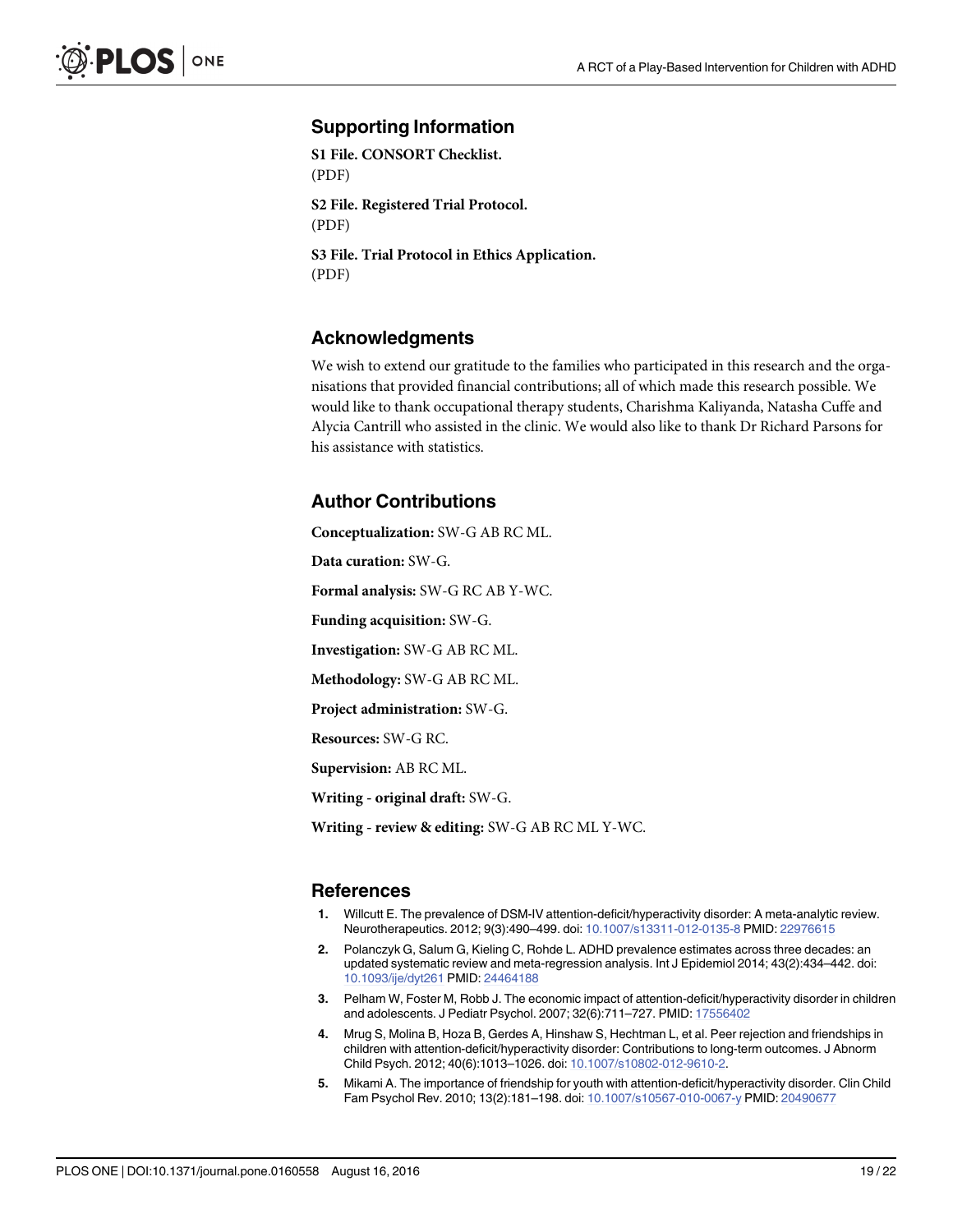- <span id="page-19-0"></span>6. Waschbusch D. A meta-analytic examination of comorbid hyperactive-impulsive-attention problems and conduct problems. Psychol Bull. 2002; 128(1):118–150. doi: [10.1037/0033-2909.128.1.118](http://dx.doi.org/10.1037/0033-2909.128.1.118). PMID: [11843545](http://www.ncbi.nlm.nih.gov/pubmed/11843545)
- [7.](#page-1-0) Young S, Amarasinghe M. Practitioner Review: Non-pharmacological treatments for ADHD: A lifespan approach. J Child Psychol Psyc. 2010; 51(2):116–133.
- [8.](#page-1-0) Nijmeijer J, Minderaa R, Buitelaar J, Mulligan A, Hartman C, Hoekstra P. Attention-deficit/hyperactivity disorder and social dysfunctioning. Clin Psychol R. 2008; 28:692–708.
- [9.](#page-1-0) Uekermann J, Kraemer M, Abdel-Hamid M, Schimmelmann BG, Hebebrand J, Daum I, et al. Social cognition in attention-deficit hyperactivity disorder (ADHD). Neurosci Biobehav R. 2010; 34(5):734– 743. doi: [10.1016/j.neubiorev.2009.10.009](http://dx.doi.org/10.1016/j.neubiorev.2009.10.009).
- [10.](#page-1-0) Tur-Kaspa H. Social functioning of children with attention deficit hyperactivity disorder. Att Deficit Hyperact Disord. 2005:317–336. doi: [10.1385/1-59259-891-9:317.](http://dx.doi.org/10.1385/1-59259-891-9:317)
- [11.](#page-1-0) Cordier R, Bundy A, Hocking C, Einfeld S. Empathy in the play of children with ADHD. OTJR, Occup Partici H. 2010; 30(3):122–132.
- [12.](#page-1-0) Normand S, Schneider B, Lee M, Maisonneuve M, Kuehn S, Robaey P. How do children with ADHD (Mis)manage their real-life dyadic friendships? A multi-method investigation. J Abnorm Child Psych. 2011; 39(2):293–305. doi: [10.1007/s10802-010-9450-x.](http://dx.doi.org/10.1007/s10802-010-9450-x)
- [13.](#page-1-0) Barkley R. Behavioral inhibition, sustained attention, and executive functions: Constructing a unifying theory of ADHD. Psychol Bull. 1997; 121:65–94. PMID: [9000892](http://www.ncbi.nlm.nih.gov/pubmed/9000892)
- [14.](#page-1-0) Quay H. Inhibition and attention deficit hyperactivity disorder. J Abnorm Child Psych. 1997; 125:7–13.
- [15.](#page-1-0) Braaten E, Rosén L. Self-regulation of affect in attention deficit-hyperactivity disorder (ADHD) and non-ADHD boys: differences in empathic responding. J Consult and Clin Psych. 2000; 68(2):313–321.
- Marton I, Wiener J, Rogers M, Moore C, Tannock R. Empathy and Social Perspective Taking in Chil-dren with Attention-Deficit/Hyperactivity Disorder. J Abnorm Child Psych. 2009; 37(1):107-118. doi: [10.](http://dx.doi.org/10.1007/s10802-008-9262-4) [1007/s10802-008-9262-4.](http://dx.doi.org/10.1007/s10802-008-9262-4)
- [17.](#page-1-0) Charman T, Carroll F, Sturge C. Theory of mind, executive function and social competence in boys with ADHD. Emot Behav Difficulties. 2001; 6(1):31–49. doi: [10.1080/13632750100507654](http://dx.doi.org/10.1080/13632750100507654).
- [18.](#page-1-0) Barkley R, Fischer M, Edelbrock C, Smallish L. The adolescent outcome of hyperactive children diagnosed by research criteria: I. An 8-year prospective follow-up study. J Am Acad Child Psy. 1990; 29:546–557.
- [19.](#page-1-0) Normand S, Schneider B, Lee M, Maisonneuve M, Chupetlovska-Anastasova A, Kuehn S, et al. Continuities and changes in the friendships of children with and without ADHD: a longitudinal, observational study. J Abnorm Child Psych. 2013; 41(7):1161–1175. doi: [10.1007/s10802-013-9753-9](http://dx.doi.org/10.1007/s10802-013-9753-9).
- [20.](#page-1-0) Wilkes-Gillan S, Bundy A, Cordier R, Lincoln M. Eighteen month follow-up of a play-based intervention to improve the social play skills of children with attention deficit hyperactivity disorder. Aust Occup Ther J. 2014; 61(5):299–307. doi: [10.1111/1440-1630.12124](http://dx.doi.org/10.1111/1440-1630.12124) PMID: [24762264](http://www.ncbi.nlm.nih.gov/pubmed/24762264)
- [21.](#page-1-0) Wilkes-Gillan S, Bundy A, Cordier R, Lincoln M. Evaluating a pilot parent-delivered play-based intervention for children with ADHD. Am J Occup Ther. 2014; 68:700–709. doi: [10.5014/ajot.2014.012450](http://dx.doi.org/10.5014/ajot.2014.012450) PMID: [25397765](http://www.ncbi.nlm.nih.gov/pubmed/25397765)
- [22.](#page-1-0) Mikami A, Jack A, Emeh C, Stephens H. Parental influences on children with Attention-Deficit/Hyperactivity Disorder: I. Parental behaviors associated with children's peer relationships. J Abnorm Child Psych. 2010; 38:721–736.
- [23.](#page-1-0) Pelham W, Fabiano G. Evidence-based psychosocial treatments for attention-deficit/hyperactivity disorder. J Clin Child Adolesc. 2008; 37:184–214.
- [24.](#page-1-0) Storebø O, Skoog M, Damm D, Thomsen P, Simonsen E, Gluud C. Social skills training for attention deficit hyperactivity disorder (ADHD) in children aged 5 to 18 years (Review). Cochrane Db Syst Rev. 2011;(12: ):1–89.
- [25.](#page-1-0) Abikoff H. ADHD psychosocial treatments: Generalization reconsidered. J Att Disord. 2009; 13(3):207– 210.
- [26.](#page-2-0) Campbell M, Fitzpatrick R, Haines A, Kinmonth A, Sandercock P, Spiegelhalter D, et al. Framework for design and evaluation of complex interventions to improve health. BMJ. 2000; 321:694–696. PMID: [10987780](http://www.ncbi.nlm.nih.gov/pubmed/10987780)
- [27.](#page-17-0) Campbell N, Murray E, Darbyshire J, Emery J, Farmer A, Griffiths F, et al. Designing and evaluating complex interventions to improve health care. BMJ. 2007; 334:455–459. PMID: [17332585](http://www.ncbi.nlm.nih.gov/pubmed/17332585)
- [28.](#page-2-0) Craig P, Dieppe P, Macintyre S, Michie S, Nazareth I, Petticrew M. Developing and evaluating complex interventions: The new Medical Research Council Guidance. Int J Nurs Stud. 2013; 50:587–592. doi: [10.1016/j.ijnurstu.2012.09.010](http://dx.doi.org/10.1016/j.ijnurstu.2012.09.010) PMID: [23159157](http://www.ncbi.nlm.nih.gov/pubmed/23159157)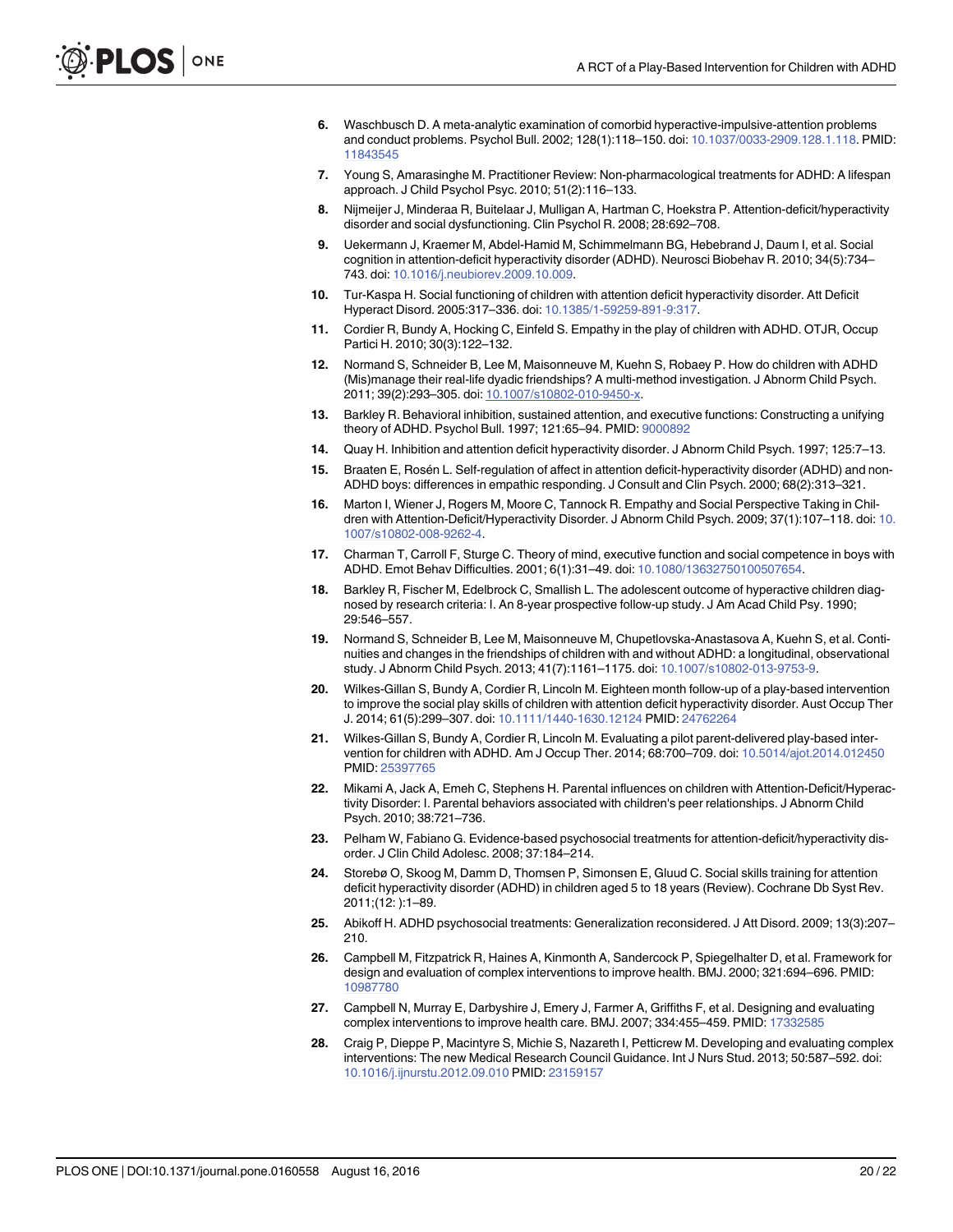- <span id="page-20-0"></span>[29.](#page-2-0) Cordier R, Bundy A, Hocking C, Einfeld S. A model for play-based intervention for children with ADHD. Aust Occup Ther J. 2009; 56(5):332–340. doi: [10.1111/j.1440-1630.2009.00796.x](http://dx.doi.org/10.1111/j.1440-1630.2009.00796.x) PMID: [20854539](http://www.ncbi.nlm.nih.gov/pubmed/20854539)
- [30.](#page-2-0) Parham L. Play and occupational therapy. In: Parham L, Fazio L, editors. Play in occupational therapy. 2nd ed. St Louis, MO: Mosby; 2008. p. 3–42.
- [31.](#page-2-0) Bundy A. Test of Playfulness (ToP). Version 4.0. Sydney, Australia: The University of Sydney; 2004.
- [32.](#page-2-0) Wilkes S, Cordier R, Bundy A, Docking K, Munro N. A play-based intervention for children with ADHD: A pilot study. Aust Occup Ther J. 2011; 58(4):231–240. doi: [10.1111/j.1440-1630.2011.00928.x](http://dx.doi.org/10.1111/j.1440-1630.2011.00928.x) PMID: [21770958](http://www.ncbi.nlm.nih.gov/pubmed/21770958)
- [33.](#page-2-0) Wilkes-Gillan S, Bundy A, Cordier R, Lincoln M. Child outcomes of a pilot parent-delivered intervention for improving the social play skills of children with ADHD and their playmates. Dev Neurorehabil. 2014. doi: [10.3109/17518423.2014.948639.](http://dx.doi.org/10.3109/17518423.2014.948639)
- [34.](#page-3-0) Moher D, Hopewell S, Schulz K, Montori V, Gøtzsche P, Devereaux P, et al. CONSORT 2010 explanation and elaboration: Updated guidelines for reporting parallel group randomised trials. BMJ. 2010; 340 (1–28). doi: [10.1136/bmj.c869.](http://dx.doi.org/10.1136/bmj.c869)
- [35.](#page-4-0) Conners C. Conners Comprehensive Behavior Rating Scales. Toronto, Canada: Multi-Health Systems Inc; 2008.
- [36.](#page-6-0) Skaines N, Rodger S, Bundy A. Playfulness in children with autistic disorder and their typically developing peers. Brit J Occup Ther. 2006; 69:505–512.
- [37.](#page-7-0) Brentnall J, Bundy A, Kay F. The effect of the length of observation on Test of Playfulness scores. OTJR, Occup Partici H. 2008; 28(3):133–139.
- [38.](#page-7-0) Bundy A, Nelson L, Metzger M, Bingaman K. Validity and reliability of a test of playfulness. OTJR, Occup Partici H. 2001; 21(4):276–292.
- [39.](#page-7-0) Domanski M, McKinlay S, editors. Successful randomized trials: A handbook for the 21st century. Philadelphia, USA: Wolters Kluwer: Lippincott Williams & Wilkins; 2009.
- [40.](#page-8-0) Spillane V, Byrne M, Byrne M, Leathem C, O'Malley M, Cupples M. Monitoring treatment fidelity in a randomized controlled trial of a complex intervention. J Adv Nurs. 2007; 60(3):343–352. doi: [10.1111/j.](http://dx.doi.org/10.1111/j.1365-2648.2007.04386.x) [1365-2648.2007.04386.x.](http://dx.doi.org/10.1111/j.1365-2648.2007.04386.x) PMID: [17908130](http://www.ncbi.nlm.nih.gov/pubmed/17908130)
- [41.](#page-9-0) Bellg A, Borrelli B, Resnick B, Hecht J, Minicucci D, Ory M, et al. Enhancing treatment fidelity in health behavior change studies: Best practices and recommendations from the NIH behavior change consortium. Health Psychol. 2004; 23(5):443–451. PMID: [15367063](http://www.ncbi.nlm.nih.gov/pubmed/15367063)
- [42.](#page-9-0) Borrelli B, Sepinwall D, Ernst D, Bellg A, Czajkowski S, Breger R, et al. A new tool to assess treatment fidelity and evaluation of treatment fidelity across 10 years of health behavior research. J Consult Clin Psych. 2005; 73(5):852–860.
- [43.](#page-9-0) Czajkowski SM. The importance of monitoring and maximizing treatment fidelity in public health research. J Public Health Dent. 2011; 71:S67–S8. doi: [10.1111/j.1752-7325.2011.00219.x.](http://dx.doi.org/10.1111/j.1752-7325.2011.00219.x) PMID: [21656957](http://www.ncbi.nlm.nih.gov/pubmed/21656957)
- [44.](#page-9-0) Cordier R, Wilkes-Gillan S. The Ultimate Guide to Making Friends: Oober discovers the world of play. 2012.
- [45.](#page-10-0) Linacre JM. Winsteps rasch measurement: Facets computer software (version 3.70.1) 2012 [cited 2012 15 October]. Available from: <http://www.winsteps.com/facpass.htm>.
- [46.](#page-11-0) Cohen J. Statistical power analysis for the behavioral sciences. 2nd ed. Hillsdale, NJ: Erlbaum; 1998.
- [47.](#page-11-0) Fritz C, Morris E, Richler J. Effect size estimates: Current use, calculations, and interpretation. J Exp Psychol Gene. 2012; 41(1):2-18. doi: 10.1037/a0024338
- [48.](#page-11-0) Hsu J. Multiple comparisons procedures. London: Chapman and Hall; 1996.
- [49.](#page-15-0) Cunningham J, Kypri K, McCambridge J. Exploratory randomized controlled trial evaluating the impact of a waiting list control design. BMC Med Res Methodol. 2013; 13(150):1–7. doi: [10.1186/1471-2288-](http://dx.doi.org/10.1186/1471-2288-13-150) [13-150.](http://dx.doi.org/10.1186/1471-2288-13-150)
- [50.](#page-15-0) Kasari C, Rotheram-Fuller E, Locke J, Gulsrud A. Making the connection: Randomized controlled trial of social skills at school for children with autism spectrum disorders. J Child Psychol Psyc. 2012; 53 (4):431–439.
- [51.](#page-15-0) Mikami A, Griggs M, Lerner M, Emeh C, Reuland M, Jack A, et al. A Randomized Trial of a Classroom Intervention to Increase Peers' Social Inclusion of Children With Attention-Deficit/Hyperactivity Disorder. J Consult Clin Psychol. 2013; 81(1):100–112. doi: [10.1037/a0029654](http://dx.doi.org/10.1037/a0029654) PMID: [22866680](http://www.ncbi.nlm.nih.gov/pubmed/22866680)
- [52.](#page-15-0) Gifford-Smith M, Brownell C. Childhood peer relationships: Social acceptance, friendships, and peer networks. J School Psychol. 2003; 41:235–284.
- [53.](#page-16-0) Bundy A. Children at play: Can I play too? In: Lane S, Bundy A, editors. Kids can be kids: A childhood occupations approach. Philadelphia: F. A. Davis Company; 2012. p. 28–43.